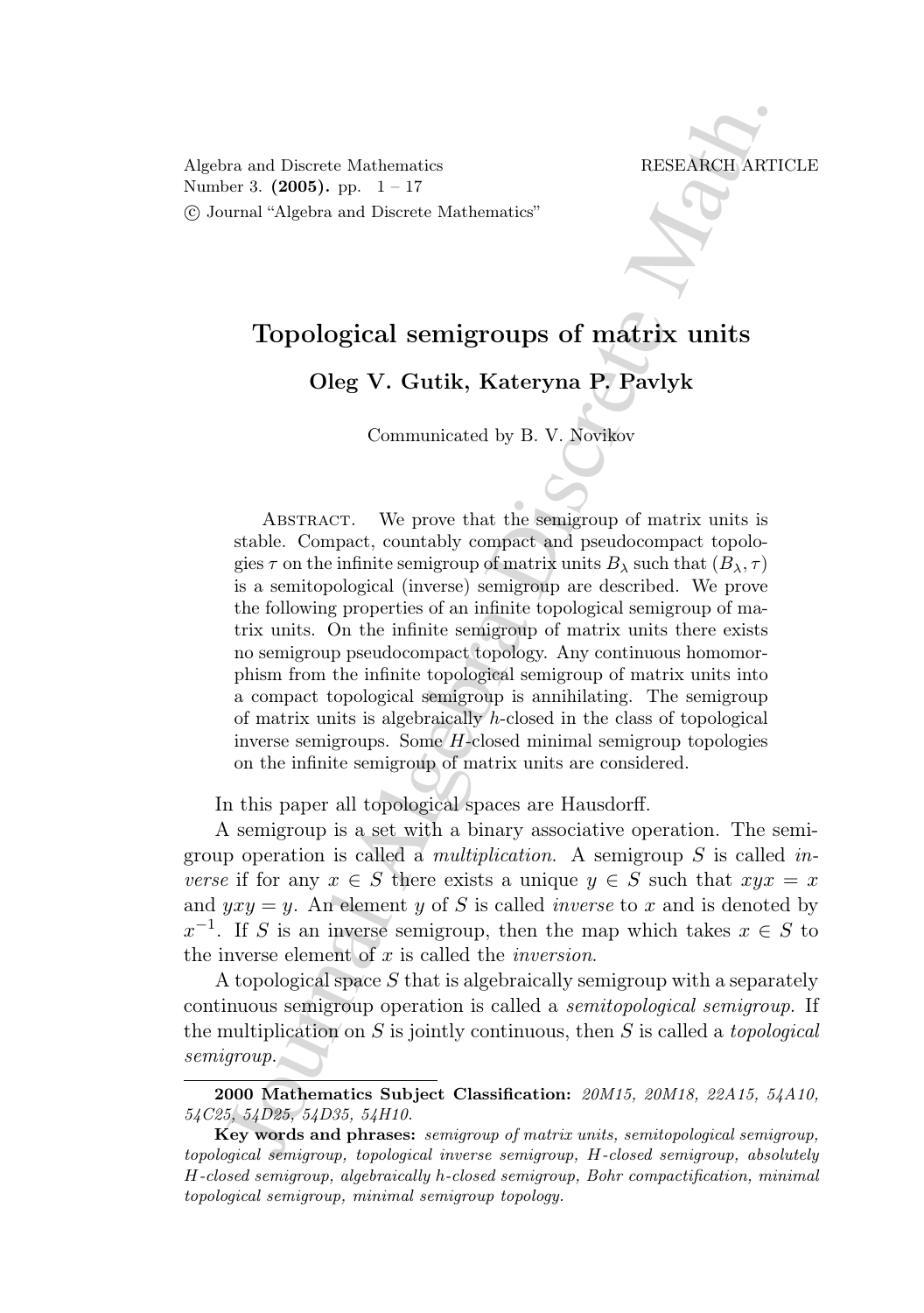A topological (semitopological) inverse semigroup is a topological (semitopological) semigroup  $S$  that is algebraically an inverse semigroup with continuous inversion. Obviously, any topological (inverse) semigroup is a semitopological (inverse) semigroup.

If  $\tau$  is a topology on a (inverse) semigroup S such that  $(S,\tau)$  is a topological (inverse) semigroup, then  $\tau$  is called a *(inverse) semigroup* topology on S.

We follow the terminology of  $[6, 7, 11, 16]$ , and  $[22]$ .

If S is a semigroup, then by  $E(S)$  we denote the subset of idempotents of S. By  $\omega$  we denote the first infinite ordinal. Further, we identify all cardinals with their corresponding initial ordinals.

Let S be a semigroup and  $I_{\lambda}$  be a set of cardinality  $\lambda \geq 2$ . On the set  $B_{\lambda}(S) = I_{\lambda} \times S^1 \times I_{\lambda} \cup \{0\}$  we define the semigroup operation ' · ' as follows

$$
(\alpha, a, \beta) \cdot (\gamma, b, \delta) = \begin{cases} (\alpha, ab, \delta), & \text{if } \beta = \gamma, \\ 0, & \text{if } \beta \neq \gamma, \end{cases}
$$

and  $(\alpha, a, \beta) \cdot 0 = 0 \cdot (\alpha, a, \beta) = 0 \cdot 0 = 0$  for  $\alpha, \beta, \gamma, \delta \in I_\lambda$ ,  $a, b \in S^1$ . The semigroup  $B_{\lambda}(S)$  is called a *Brandt-Howie semigroup of the weight*  $\lambda$  over S [13] or a Brandt  $\lambda$ -extension of the semigroup S [14]. Obviously  $B_{\lambda}(S)$  is the Rees matrix semigroup  $M^{0}(S^{1}; I_{\lambda}, I_{\lambda}, \mathcal{M})$ , where M is the  $I_{\lambda} \times I_{\lambda}$  identity matrix. If a semigroup S is trivial (i.e. if S contains only one element), then  $B_{\lambda}(S)$  is the semigroup of  $I_{\lambda} \times I_{\lambda}$ -matrix units [7], which we shall denote by  $B_\lambda$ .

IOPOLOGICAL SEMIGROUPS OF MATRIX UNITS<br>
ical (semitopological) inverse semigroup is a topological (semi-<br>
is smigronp 5 that is a globral<br>cally an inverse semigroup is a topological (semi-<br>
algebra Diviously, any topolog A semigroup  $\mathcal{B}(p,q)$  generated by elements p and q which satisfy the condition  $pq = 1$  is called *bicyclic*. The bicyclic semigroup plays the important role in the Algebraic Theory of Semigroups and in the Theory of Topological Semigroups. For example the well-known O. Andersen's result [1] states that a  $(0-)$  simple semigroup is completely  $(0-)$  simple if and only if it does not contain the bicyclic semigroup (see Theorem 2.54 of [7]). L. W. Anderson, R. P. Hunter and R. J. Koch in [2] proved that the bicyclic semigroup cannot be embedded into a stable semigroup. Also any Γ-compact topological semigroup (and hence compact topological semigroup) does not contain the bicyclic semigroup [15] and therefore every  $(0-)$  simple Γ-compact topological semigroup is completely  $(0-)$ simple.

In this paper we discuss semigroup topologies on the semigroup of matrix units. At the beginning we shall prove that the semigroup of matrix units is stable. Further we shall show that on any semigroup of matrix units  $B_\lambda$  there exists a unique compact topology  $\tau$  such that  $(B_\lambda, \tau)$  is a semitopological semigroup. Also we shall prove that on the infinite semigroup of matrix units there exists no semigroup pseudocompact topology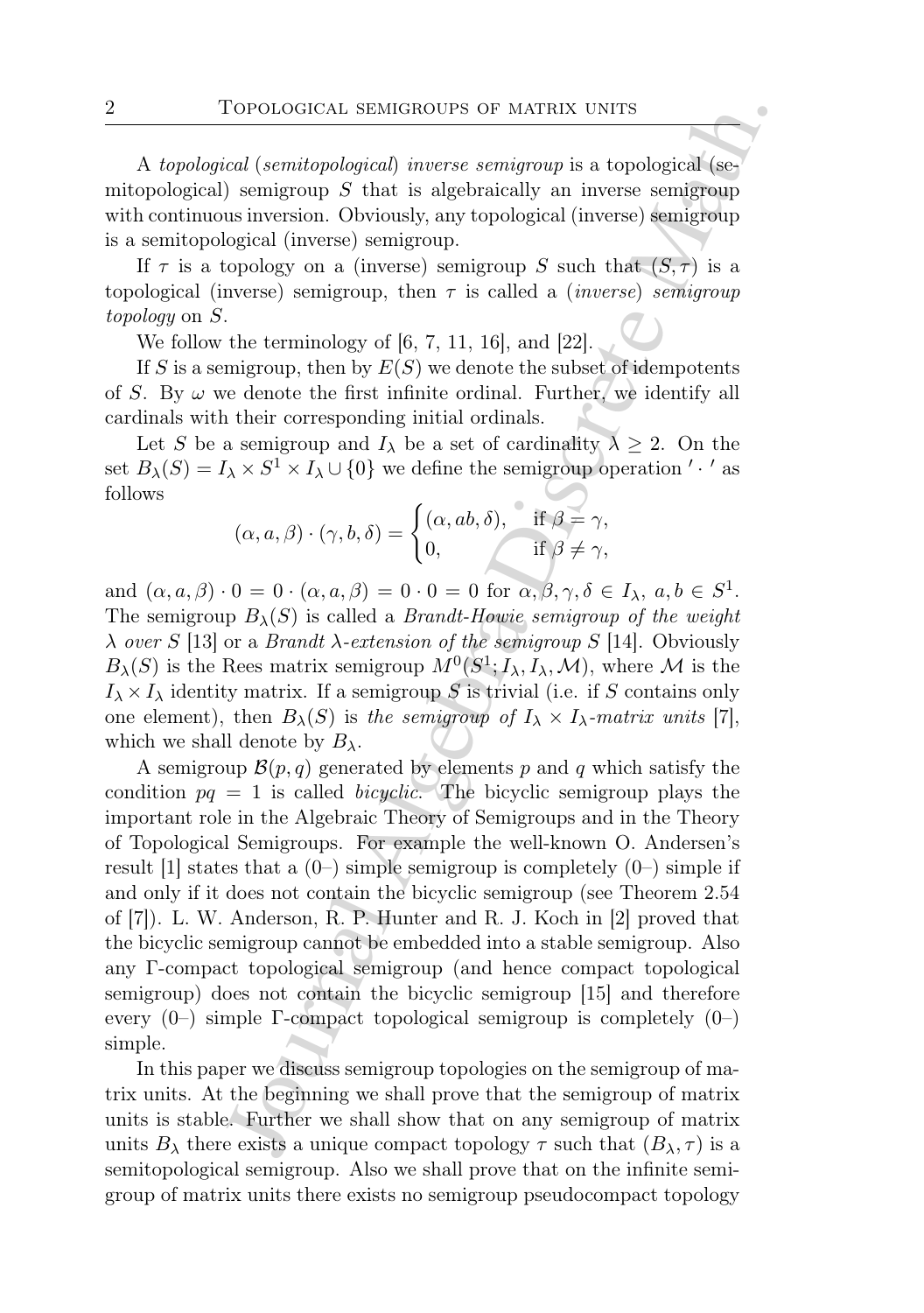and this implies the structure theorem for 0-simple compact topological inverse semigroups. Moreover, any continuous homomorphism from the infinite topological semigroup of matrix units into a compact topological semigroup is annihilating. Also we shall prove that if a topological inverse semigroup S contains a semigroup of matrix units  $B_{\lambda}$ , then  $B_{\lambda}$  is a closed subsemigroup of S, i.e.  $B_{\lambda}$  is algebraically h-closed in the class of topological inverse semigroups. Some  $H$ -closed minimal semigroup topologies on the infinite semigroup of matrix units will be considered.

**Lemma 1.** Let  $a, b \in S^1$ ,  $\alpha, \beta \in I_\lambda$ . Then the following conditions are equivalent:

(i)  $aS^1 \subseteq bS^1$  [ $S^1a \subseteq S^1b$ ]; (ii)  $(\alpha, a, \beta)B_{\lambda}(S) \subseteq (\alpha, b, \beta)B_{\lambda}(S)$  [ $B_{\lambda}(S)(\alpha, a, \beta) \subseteq B_{\lambda}(S)(\alpha, b, \beta)$ ]. *Proof.* (i)⇒(ii).

Journal Algebra Discrete Math. (α, a, β)Bλ(S) = = [ γ∈I<sup>λ</sup> (α, aS<sup>1</sup> , γ) ∪ {0} ⊆ [ γ∈I<sup>λ</sup> (α, bS<sup>1</sup> , γ) ∪ {0} = (α, b, β)Bλ(S). (ii)⇒(i). Let (α, a, β)Bλ(S) ⊆ (α, b, β)Bλ(S), then [ γ∈I<sup>λ</sup> (α, aS<sup>1</sup> , γ) ∪ {0} ⊆ [ γ∈I<sup>λ</sup> (α, bS<sup>1</sup> , γ) ∪ {0}

and hence  $\bigcup_{\gamma \in I_\lambda} (\alpha, aS^1, \gamma) \subseteq \bigcup_{\gamma \in I_\lambda} (\alpha, bS^1, \gamma)$ . Therefore,  $aS^1 \subseteq bS^1$ . The proof of equivalency of the dual conditions is similar.  $\Box$ 

A semigroup  $S$  is called *stable* if and only if

- (i) for  $a, b \in S$ ,  $Sa \subseteq Sab$  implies  $Sa = Sab$ ;
- (ii) for  $c, d \in S$ ,  $cS \subseteq dcS$  implies  $cS = dcS$ .

Stable semigroups were first investigated by R. J. Koch and A. D. Wallace in [17]. A semigroup S is called *weakly stable* if  $S^1$  is stable [20]. Every stable semigroup S is weakly stable [17]. If S is a regular semigroup, then the converse holds. L. O'Carroll [20] proved that the converse does not hold in general.

**Theorem 1.** A semigroup S is weakly stable if and only if  $B_\lambda(S)$  is stable for each cardinal  $\lambda \geq 2$ .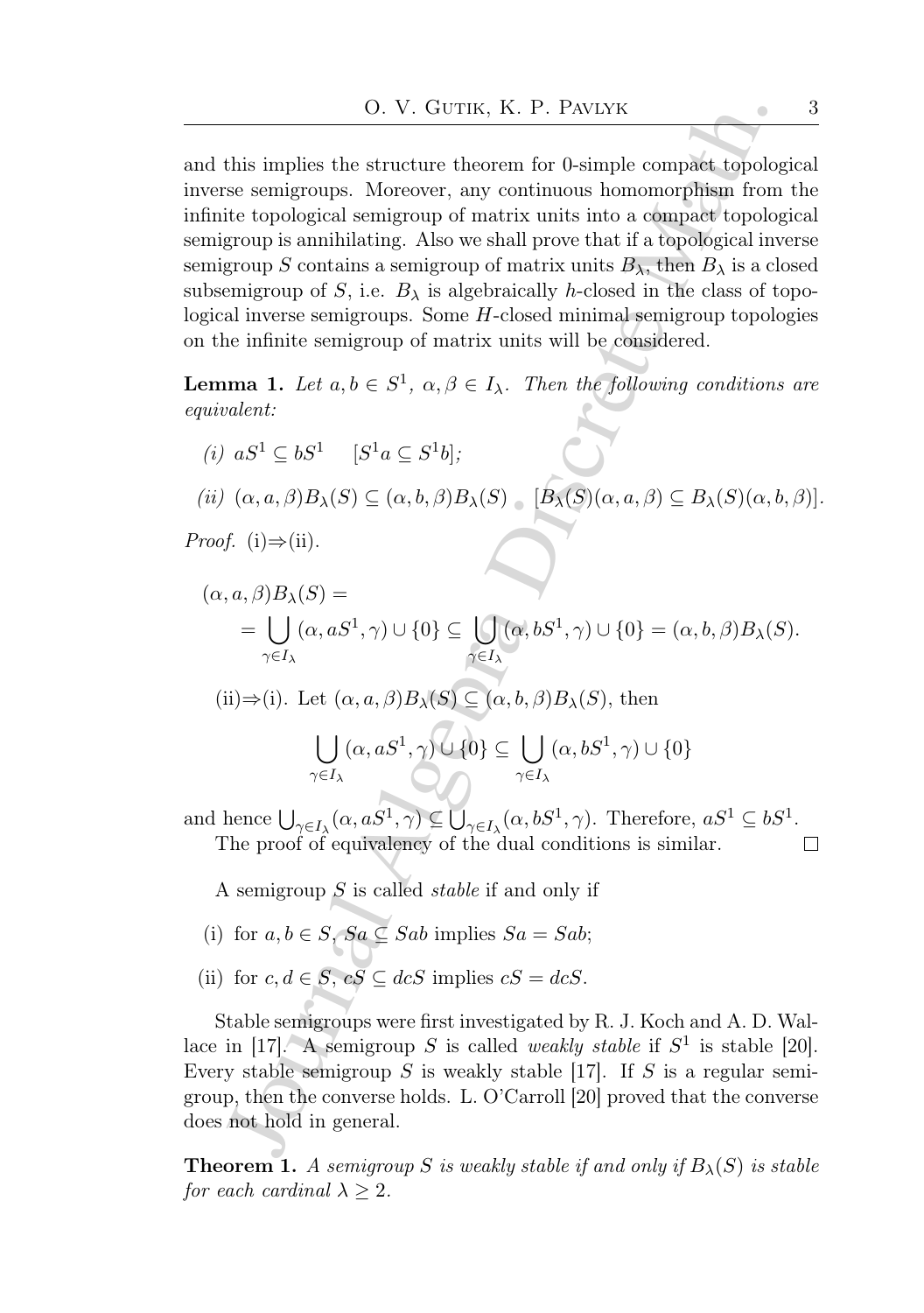*Proof.* ( $\Leftarrow$ ) Suppose  $aS^1 \subseteq baS^1$  [ $S^1a \subseteq S^1ab$ ] for  $a, b \in S^1$ . By Lemma 1 we get

$$
(\alpha, a, \beta)B_{\lambda}(S) \subseteq (\alpha, b, \alpha)(\alpha, a, \beta)B_{\lambda}(S) = (\alpha, ba, \beta)B_{\lambda}(S)
$$

$$
[B_{\lambda}(S)(\alpha, a, \beta) \subseteq B_{\lambda}(S)(\alpha, a, \beta)(\beta, b, \beta) = B_{\lambda}(S)(\alpha, ab, \beta)]
$$

for all  $\alpha, \beta \in I_\lambda$ . Since the semigroup  $B_\lambda(S)$  is stable for each cardinal  $\lambda \geq 2$ , then

$$
(\alpha, a, \beta)B_{\lambda}(S) = (\alpha, b, \alpha)(\alpha, a, \beta)B_{\lambda}(S) = (\alpha, ba, \beta)B_{\lambda}(S)
$$

$$
[B_{\lambda}(S)(\alpha, a, \beta) = B_{\lambda}(S)(\alpha, a, \beta)(\beta, b, \beta) = B_{\lambda}(S)(\alpha, ab, \beta)]
$$

and by Lemma 1,  $aS^1 = baS^1$   $[S^1a = S^1ab]$ . Therefore, the semigroup S is weakly stable.

( $\Rightarrow$ ) Let  $\lambda \geq 2$ . Suppose  $(\alpha, a, \beta)B_{\lambda}(S) \subseteq (\gamma, b, \delta)(\alpha, a, \beta)B_{\lambda}(S)$  for  $\alpha, \beta, \gamma, \delta \in I_\lambda$ ,  $a, b \in S^1$ . Obviously,  $\alpha = \gamma = \delta$ . Thus  $(\alpha, a, \beta)B_\lambda(S) \subseteq$  $(\alpha, ba, \beta)B_{\lambda}(S)$ . By Lemma 1 we get  $aS^1 \subseteq baS^1$ . Since S is a weakly stable semigroup, then  $aS^1 = baS^1$ . Then by Lemma 1 we get

$$
(\alpha, a, \beta)B_{\lambda}(S) =
$$
  
= (\alpha, ba, \beta)B\_{\lambda}(S) = (\alpha, b, \alpha)(\alpha, a, \beta)B\_{\lambda}(S) = (\gamma, b, \delta)(\alpha, a, \beta)B\_{\lambda}(S).

The proof of the dual statement is similar.

Therefore, the semigroup  $B_{\lambda}(S)$  is stable for all cardinals  $\lambda \geq 2$ .

# **Corollary 1.** For every cardinal  $\lambda \geq 2$  the semigroup  $B_{\lambda}$  is stable.

Corological static<br>Robert Corological static static Mathematic suppose  $aS^1 \subseteq baS^1 | S^1a \subseteq S^1ab |$  for  $a, b \in S^1$ . By Lemma<br>  $\beta B_{\lambda}(S) \subseteq (\alpha, b, \alpha)(\alpha, a, \beta)B_{\lambda}(S) = (\alpha, ba, \beta)B_{\lambda}(S)$ <br>  $(\alpha, a, \beta) \subseteq B_{\lambda}(S)(\alpha, a, \beta)(\beta, b, \beta) = B_{\lambda}(S)(\alpha,$ In [10] C. Eberhart and J. Selden proved that the bicyclic semigroup  $\mathcal{B}(p,q)$  admits only the discrete Hausdorff semigroup topology. M. O. Bertman and T. T. West generalized this result and showed that any Hausdorff topology  $\tau$  on  $\mathcal{B}(p,q)$  such that  $(\mathcal{B}(p,q), \tau)$  is a semitopological semigroup is discrete [5]. Lemma 2 implies that the semigroup of matrix units has similar properties.

Further by 0 we denote the zero of the semigroup  $B_{\lambda}$ .

**Lemma 2.** Let  $\tau$  be a topology on  $B_{\lambda}$  such  $(B_{\lambda}, \tau)$  is a semitopological semigroup. Then any nonzero element of  $B_{\lambda}$  is an isolated point of  $(B_\lambda, \tau)$ .

*Proof.* Since  $(B_{\lambda}, \tau)$  is a semitopological semigroup, every left internal translation  $l_s: B_\lambda \to B_\lambda$  and every right internal translation  $r_s: B_\lambda \to$  $B_\lambda$  are continuous maps for any  $s \in B_\lambda$ . Thus for  $s = (\alpha, \alpha) \in B_\lambda$ the sets  $l_s^{-1}(0) = \{0\} \cup \{(\gamma,\beta) \mid \gamma \in I_\lambda \setminus \{\alpha\}, \beta \in I_\lambda\}$  and  $r_s^{-1}(0) =$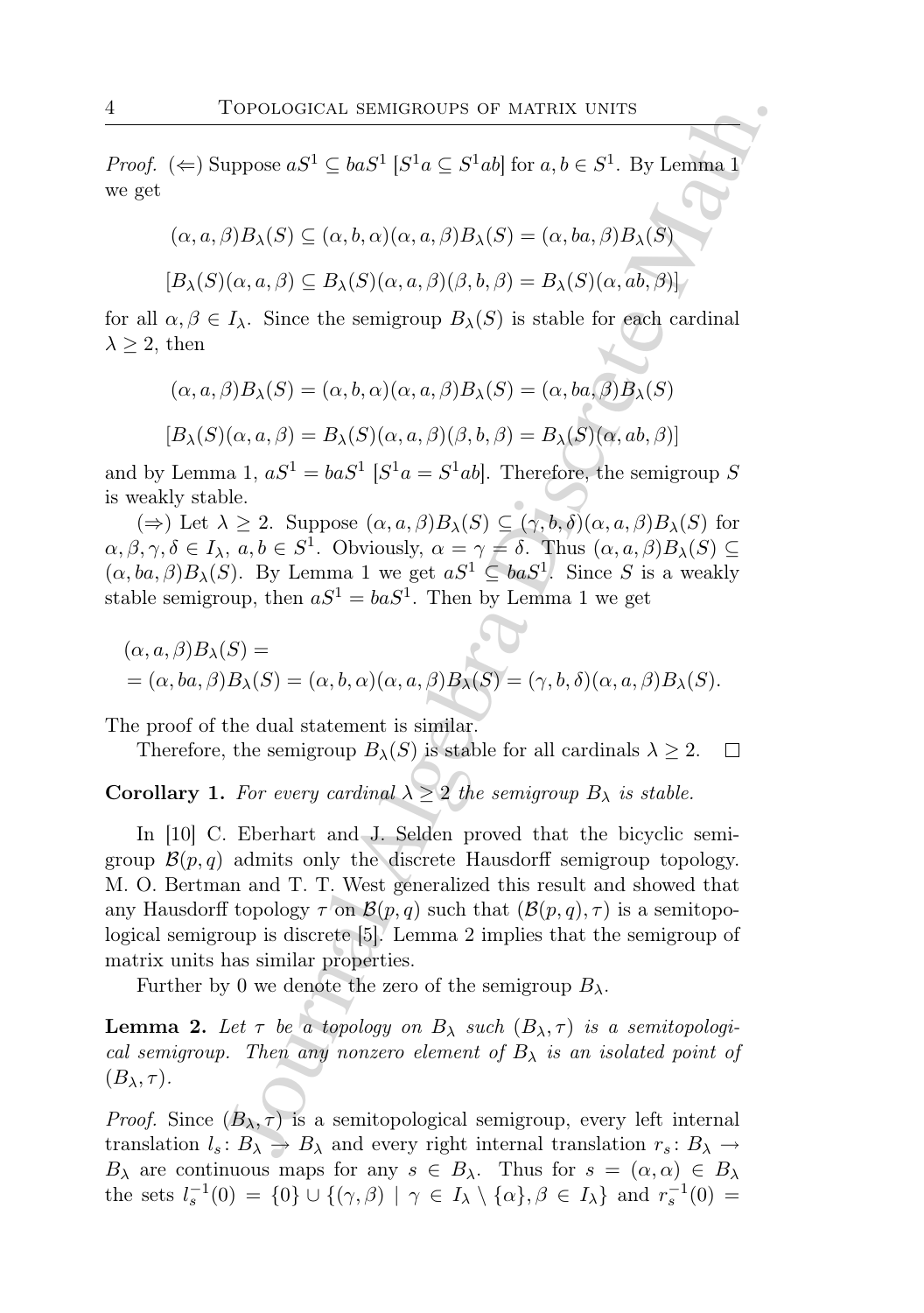$\{0\} \cup \{(\gamma, \beta) \mid \gamma \in I_\lambda, \beta \in I_\lambda \setminus \{\alpha\}\}\$ are closed in  $(B_\lambda, \tau)$ , and hence the sets  $B_{\lambda} \setminus l_s^{-1}(0) = \{(\alpha, \gamma) \mid \gamma \in I_{\lambda}\}\$ and  $B_{\lambda} \setminus r_s^{-1}(0) = \{(\gamma, \alpha) \mid \gamma \in I_{\lambda}\}\$ are open in  $(B_{\lambda}, \tau)$  for any  $\alpha \in I_{\lambda}$ . Therefore any nonzero element of  $B_{\lambda}$ is an isolated point of  $(B_{\lambda}, \tau)$ .  $\Box$ 

O. V. GUTIK, K. P. PANLYK<br>  $\left\{ (\gamma,\beta) \mid \gamma \in I_{\lambda}, \beta \in I_{\lambda} \setminus \{ \alpha \} \right\}$  are closed in  $(B_{\lambda},\tau)$ , and hence<br>  $B_{\lambda} \setminus I_{q}^{-1}(0) = \{ (\alpha,\gamma) \mid \gamma \in I_{\lambda} \}$  and  $B_{\lambda} \setminus \tau_{s}^{-1}(0) = \{ (\gamma,\alpha) \mid \gamma \in I_{\lambda} \}$  and  $B_{\lambda} \setminus \tau_{s}^{-1}(0) = \$ In [5] M. O. Bertman and T. T. West showed that the bicyclic semigroup is embedded into a compact semitopological semigroup. The next example shows that on the infinite semigroup of matrix units  $B_{\lambda}$  there exists a topology  $\tau_c$  such that  $(B_\lambda, \tau_c)$  is a compact semitopological inverse semigroup.

**Example 1.** Let  $\lambda \geq \omega$ . A topology  $\tau_c$  on  $B_\lambda$  is defined as follows:

- a) all nonzero elements of  $B_\lambda$  are isolated points in  $B_\lambda$ ;
- b)  $\mathcal{B}(0) = \{A \subseteq B_\lambda \mid 0 \in A \text{ and } |B_\lambda \setminus A| < \omega\}$  is the base of the topology  $\tau_c$  at the point  $0 \in B_\lambda$ .

**Lemma 3.**  $(B_{\lambda}, \tau_c)$  is a compact semitopological inverse semigroup.

*Proof.* Obviously,  $\tau_c$  is a compact topology on  $B_\lambda$ .

For any  $U = B_{\lambda} \setminus \{(\alpha_1, \beta_1), \ldots, (\alpha_n, \beta_n)\} \in \mathcal{B}(0)$ , where  $\alpha_1, \ldots, \alpha_n$ ,  $\beta_1, \ldots, \beta_n \in I_\lambda$  we have

- 1)  $U_1 \cdot \{(\alpha, \beta)\} = \{0\} \cup \{(\gamma, \beta) \mid \gamma \in I_\lambda \setminus \{\alpha_1, \ldots, \alpha_n\}\} \subseteq U$ , where  $U_1 = U \setminus \{(\alpha_1, \alpha_1), \ldots, (\alpha_n, \alpha_n)\} \in \mathcal{B}(0);$
- 2)  $\{(\alpha,\beta)\}\cdot U_2 = \{0\} \bigcup \{(\gamma,\beta) \mid \gamma \in I_\lambda \setminus \{\beta_1,\ldots,\beta_n\}\}\subseteq U$ , where  $U_2 = U \setminus \{(\beta_1, \beta_1), \ldots, (\beta_n, \beta_n)\} \in \mathcal{B}(0);$
- 3)  $\{(\alpha, \beta)\}\cdot\{(\gamma, \delta)\} = \{0\} \subseteq U$  if  $\beta \neq \gamma$ ;
- 4)  $\{0\} \cdot U = \{0\} \subseteq U$  and  $U \cdot \{0\} = \{0\} \subseteq U$ ;
- 5)  $\{(\alpha, \beta)\}\cdot\{(\beta, \gamma)\} = \{(\alpha, \gamma)\};$
- 6)  $(U_3)^{-1} \subseteq U$ , where  $U_3 = B_{\lambda} \setminus \{(\beta_1, \alpha_1), \ldots, (\beta_n, \alpha_n)\} \in \mathcal{B}(0)$ .

Therefore,  $(B_{\lambda}, \tau_c)$  is a compact semitopological inverse semigroup.  $\Box$ 

Remark 1. In [21] A. B. Paalman-de-Miranda proved that the zero of a compact completely 0-simple topological semigroup S is an isolated point in S. Example 1 implies that the zero of a completely 0-simple compact semitopological inverse semigroup  $(B_{\lambda}, \tau)$  is not necessarily an isolated point in  $(B_\lambda, \tau)$ .

Lemmas 2 and 3 imply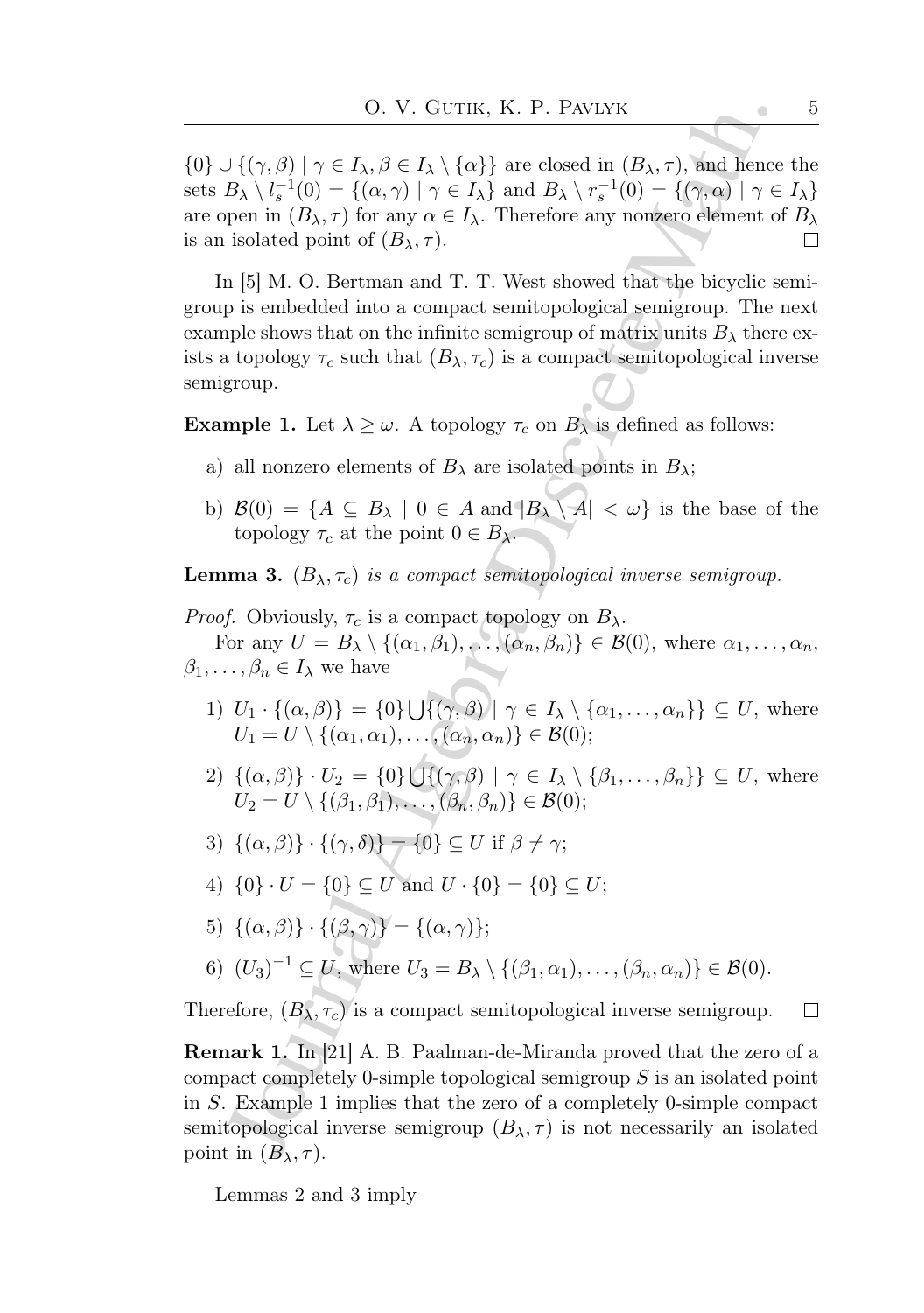**Corollary 2.** If  $\lambda \geq \omega$  then there exists no other topology  $\tau$  on  $B_{\lambda}$ different from  $\tau_c$  such that  $(B_\lambda, \tau)$  is a compact semitopological semigroup.

Corological semicrosity of MATRIX UNITS<br>
J $\Lambda \geq \omega$  then there exists no other topology  $\tau$  on  $B_{\lambda}$ ,  $\tau_c$  such that  $(B_{\lambda}, \tau)$  is a compact semitopological semigroup.<br>
i.ed space X is called *countably compact* if an A topological space  $X$  is called *countably compact* if any countable open cover of X contains a finite subcover [11]. A topological space X is called pseudocompact [discretely pseudocompact] if any locally finite [discretel collection of open subsets of  $X$  is finite. Obviously any countably compact space and any discretely pseudocompact space are pseudocompact.

**Theorem 2.** Let  $\lambda \geq \omega$  and let  $\tau$  be a topology on the semigroup of matrix units  $B_{\lambda}$  such that  $(B_{\lambda}, \tau)$  is a semitopological semigroup. Then the following statements are equivalent:

- (i)  $(B_{\lambda}, \tau)$  is a compact semitopological semigroup;
- (ii)  $(B_{\lambda}, \tau)$  is a countably compact semitopological semigroup;
- (iii)  $(B_{\lambda}, \tau)$  is a discretely pseudocompact semitopological semigroup;
- (iv)  $(B_{\lambda}, \tau)$  is a pseudocompact semitopological semigroup;
- (v)  $(B_{\lambda}, \tau)$  is topologically isomorphic to  $(B_{\lambda}, \tau_c)$ .

*Proof.* The implications  $(i) \Rightarrow (ii)$ ,  $(i) \Rightarrow (iii)$ ,  $(ii) \Rightarrow (iv)$  and  $(iii) \Rightarrow$  $(iv)$  are trivial.

 $(iv) \Rightarrow (i)$  Suppose there exists a topology  $\tau$  on the infinite semigroup of matrix units  $B_\lambda$  such that  $(B_\lambda, \tau)$  is a pseudocompact noncompact semitopological semigroup. Then there exists an open cover  $\mathcal{U} = \{U_{\alpha}\}_{{\alpha \in \mathcal{A}}}$  which contains no finite subcover. Let  $U_{\alpha_1} \in \mathcal{U}$  such that  $U_{\alpha_1} \ni 0$ . Then the set  $B_{\lambda} \setminus U_{\alpha_1}$  is infinite. We put

$$
\mathcal{U}^* = \{U_{\alpha_1}\} \cup \{x \mid x \in B_{\lambda} \setminus U_{\alpha_1}\}.
$$

Then  $\mathcal{U}^*$  is an infinite locally finite family, which contradicts the pseudocompactness of the topological space  $(B_{\lambda}, \tau)$ .

Corollary 2 implies the equivalency  $(i) \Leftrightarrow (v)$ .

Since the bicyclic semigroup  $\mathcal{B}(p,q)$  admits only discrete semigroup topology [10],  $\mathcal{B}(p,q)$  admits no compact (countably compact, pseudocompact) semigroup topology. The next proposition is a similar result for the infinite semigroup of matrix units and it follows from Theorem 2.

**Proposition 1.** If  $\lambda \geq \omega$ , then there exists no compact (countably compact, pseudocompact) semigroup topology on  $B_\lambda$ .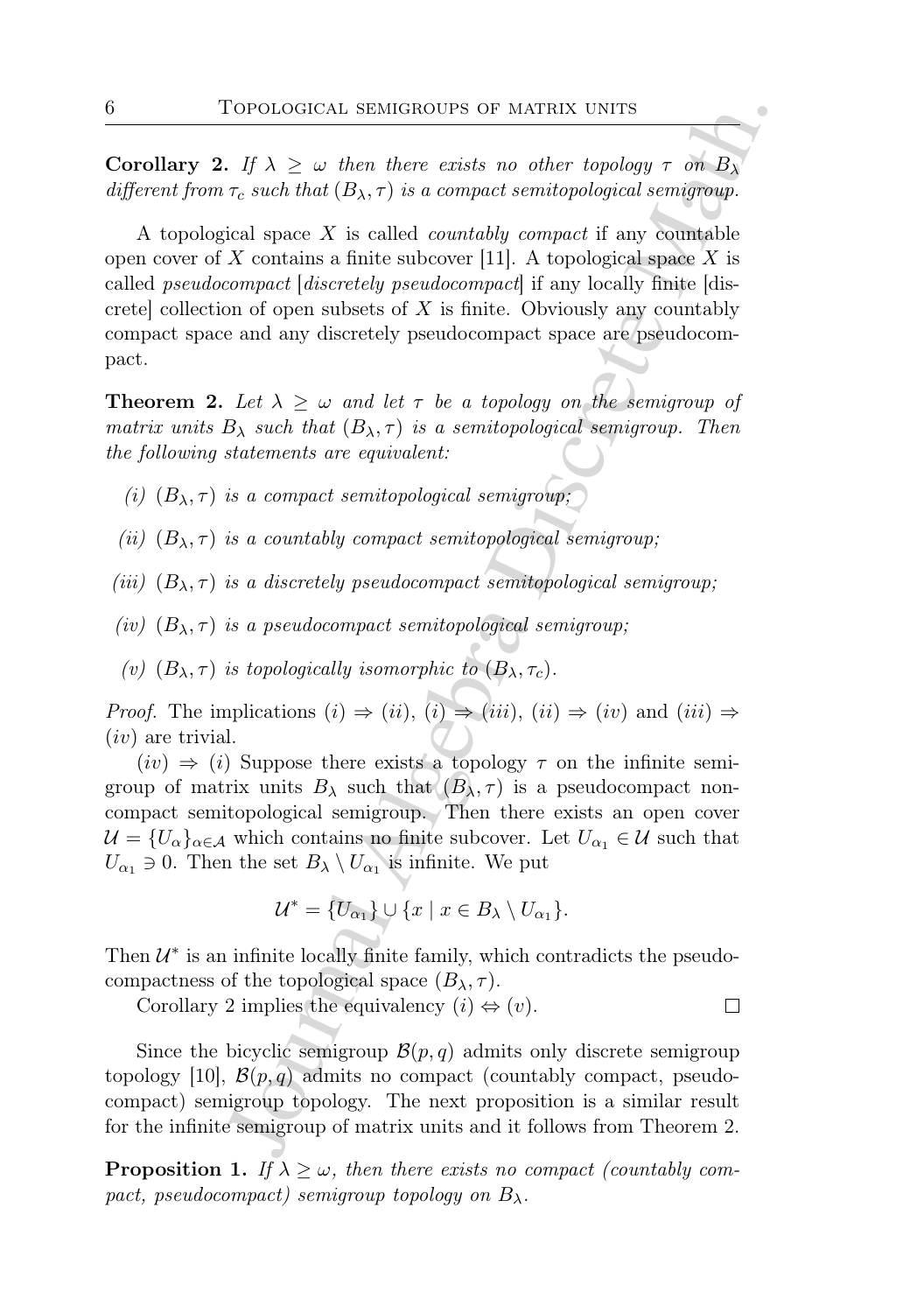A topological semigroup  $S$  is called  $\Gamma$ -compact if

$$
\Gamma(x) = \overline{\{x, x^2, x^3, \dots, x^n, \dots\}}
$$

O. V. GUTIK, K. P. PANLYK<br>
1 topological semigroup S is called P-compact if<br>  $\Gamma(x) = \overline{\{x, x^2, x^3, \ldots, x^n, \ldots\}}$ <br>
compact subsemigroup of S for every  $x \in S$ . Obviously every compact<br>
group is P-compact topological semigrou is a compact subsemigroup of S for every  $x \in S$ . Obviously every compact semigroup is Γ-compact. J. A. Hildebrant and R. J. Koch proved that every Γ-compact topological semigroup and hence compact topological semigroup does not contain the bicyclic semigroup [15]. Since for any element a of the semigroup of matrix units we have either  $aa = a$  or  $aa = 0$ , the semigroup of matrix units is Γ-compact.

Question 1. Does there exist a compact topological inverse semigroup which contains the semigroup  $B_{\omega}$ ?

In this paper we give a negative answer to Question 1. Moreover, we show that if  $\lambda \geq \omega$ , then every continuous homomorphism of the topological semigroup  $B_\lambda$  into a compact topological semigroup is annihilating and  $B_{\lambda}$  as a topological inverse semigroup is absolutely H-closed in the class of topological inverse semigroups.

**Lemma 4.** Let  $T$  be a dense subsemigroup of a topological semigroup  $S$ and 0 be the zero of  $T$ . Then 0 is the zero of  $S$ .

*Proof.* Suppose that there exists  $a \in S \setminus T$  such that  $0 \cdot a = b \neq 0$ . Then for every open neighbourhood  $U(b) \not\supseteq 0$  in S there exists an open neighbourhood  $V(a) \not\supseteq 0$  in  $S$  such that  $0 \cdot V(a) \subseteq U(b)$ . But  $|V(a) \cap T| \geq$  $\omega$ , and hence  $0 \in 0 \cdot V(a) \subseteq U(b)$ , a contradiction with the choice of  $U(b)$ . Therefore  $0 \cdot a = 0$  for all  $a \in S \setminus T$ .

The proof of the equality  $a \cdot 0 = 0$  is similar.

**Lemma 5.** If A is non-singleton in  $B_{\lambda}$ , then  $0 \in A \cdot A$ .

*Proof.* Suppose  $|A| = 2$ . Obviously if  $0 \in A$ , then  $0 \in A \cdot A$ .

Let  $0 \notin A$  and  $A = \{(\alpha, \beta), (\gamma, \delta)\}\$ . If  $(\alpha, \beta), (\gamma, \delta)$  are idempotents of  $B_\lambda$ , then  $\alpha = \beta$ ,  $\gamma = \delta$ ,  $\beta \neq \gamma$ , and hence  $0 = (\alpha, \beta) \cdot (\gamma, \delta)$ . If the set A contains a non-idempotent element  $(\alpha, \beta)$ , then  $\alpha \neq \beta$  and  $0 = (\alpha, \beta) \cdot (\alpha, \beta) \in A \cdot A$ .  $\Box$ 

**Lemma 6.** Let  $\lambda \geq \omega$  and let  $B_{\lambda}$  be a dense subsemigroup of a topological semigroup S. Then  $a \cdot a = 0$  for all  $a \in S \setminus B_\lambda$ .

*Proof.* Suppose  $a \cdot a = b \neq 0$  for some  $a \in S \setminus B_\lambda$ . Then for any open neighbourhood  $U(b) \neq 0$  in S there exists an open neighbourhood  $V(a) \neq$ 0 in S such that  $V(a) \cdot V(a) \subseteq U(b)$ . But  $|V(a) \cap B_\lambda| \geq \omega$  and by Lemma 5,  $0 \in V(a) \cdot V(a) \subseteq U(b)$ , a contradiction.  $\Box$ 

 $\Box$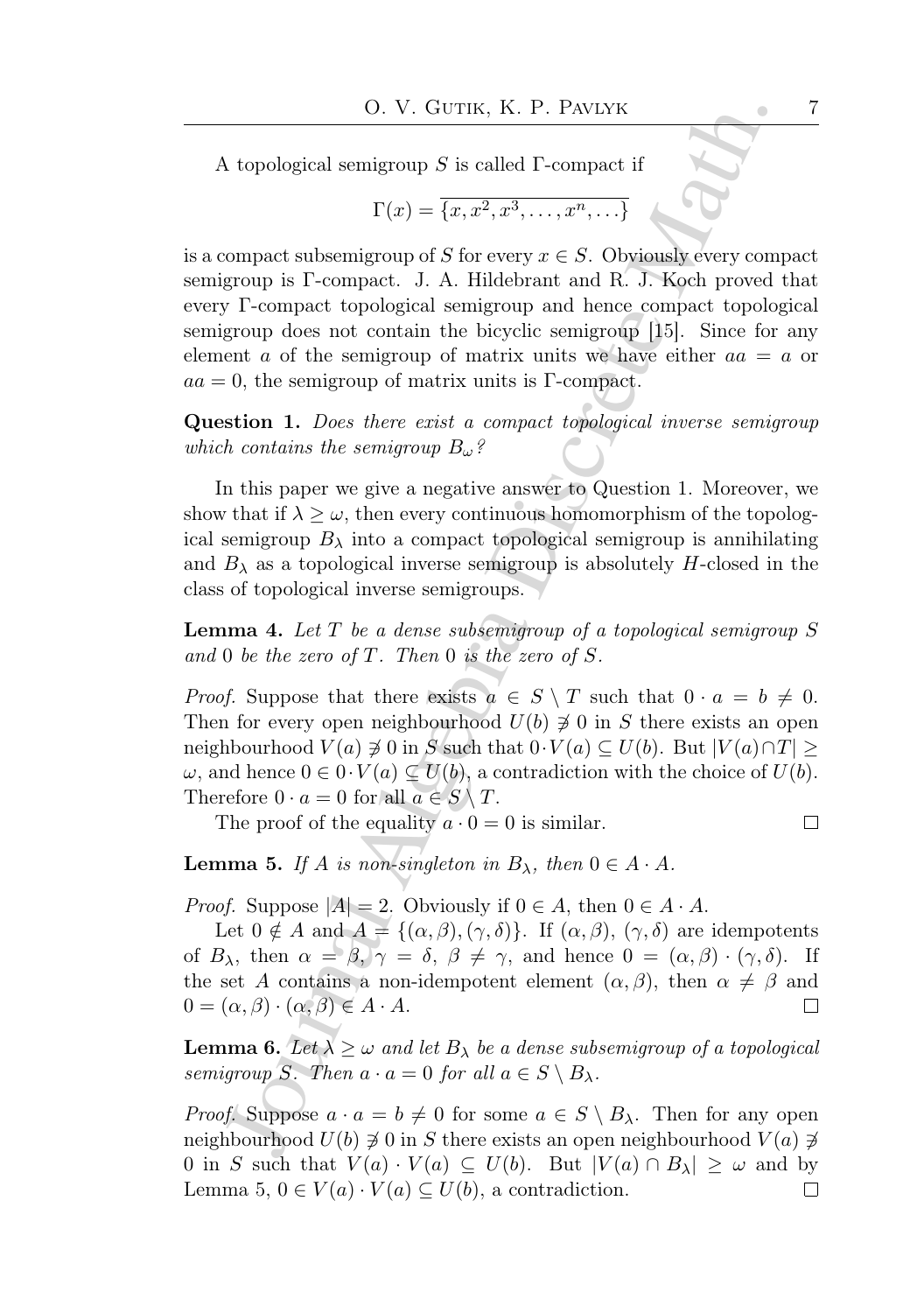**Theorem 3.** If  $\lambda \geq \omega$ , then there exists no semigroup topology  $\tau$  on  $B_{\lambda}$ such that  $(B_{\lambda}, \tau)$  is embedded into a compact topological semigroup.

FORD CONCRET SEMIGROUPS OF MATRIX UNITS<br>  $\iint \lambda \geq \omega$ , then there exists no semigroup topology  $\tau$  on  $B_{\lambda}$ ,  $\tau$ ) is embedded into a compact topological semigroup (oploogy<br>  $\tau$ ) is embedded into a compact topological Proof. Suppose, on the contrary, that there exists a semigroup topology  $\tau$  on  $B_\lambda$  such that  $(B_\lambda, \tau)$  is a subsemigroup of some compact topological semigroup S. By Proposition 1,  $B_{\lambda}$  is not a closed subsemigroup of S. Without loss of generality we assume that  $B_{\lambda}$  is a dense subsemigroup of S. We denote  $X = B_{\lambda} \setminus \{0\}$ . By Lemma 2, X is a discrete subspace of  $B_\lambda$  and hence X is a locally compact subspace in  $B_\lambda$ . Thus, by Theorem 3.5.8 [11],  $\mathcal{J} = S \setminus X$  is a closed subspace of S. Therefore, X is a discrete subspace of S.

Further, we shall show that  $\mathcal J$  is an ideal of the semigroup  $S$ . By Lemmas 5 and 6 it is sufficient to prove that  $ax, xa, ab \in \mathcal{J}$  for every  $x \in B_{\lambda} \setminus \{0\}, a, b \in \mathcal{J} \setminus \{0\}.$ 

Assume that there exist  $x \in B_\lambda \setminus \{0\}$  and  $a \in \mathcal{J} \setminus \{0\}$  such that  $ax = c \neq \mathcal{J}$ . Then c is an isolated point in S. Thus for every open neighbourhood  $U(a) \neq 0$  at least one of the following conditions holds

- (i)  $|(U(a) \setminus \{a\}) \cdot x| > \omega$ ,
- (ii)  $0 \in (U(a) \setminus \{a\}) \cdot x$ .

But c is an isolated point in  $S$ , a contradiction. The proof for  $xa$  is similar.

Suppose  $ab = c \notin \mathcal{J}$  for some  $a, b \in \mathcal{J}$ . Then c is an isolated point in S. For every open neighbourhoods  $U(a) \neq 0$  and  $U(b) \neq 0$  at least one of the following conditions holds

- (iii)  $|(U(a) \setminus \{a\}) \cdot (U(b) \setminus \{b\})| \ge \omega$
- (iv)  $0 \in (U(a) \setminus \{a\}) \cdot (U(b) \setminus \{b\}).$

But c is an isolated point in S, a contradiction. Thus,  $ab = c \in \mathcal{J}$ .

Therefore,  $\mathcal J$  is a compact ideal of  $S$ .

By Theorem A.2.23 [16] the Rees quotient-semigroup  $S/\mathcal{J}$  is a compact topological semigroup. But the semigroup  $S/\mathcal{J}$  is algebraically isomorphic to  $B_{\lambda}$ , a contradiction with Proposition 1.

A semigroup S is called *congruence-free* (*congruence-simple*,  $h$ -simple) if it has only two congruences: identical and universal [23]. Such semigroups E. S. Lyapin [18] and L. M. Gluskin [12] called simple. Obviously, a semigroup  $S$  is congruence-free if and only if every homomorphism  $h$ of S into an arbitrary semigroup T is an isomorphism "into" or is an annihilating homomorphism (i. e. there exists  $c \in T$  such that  $h(a) = c$ for all  $a \in S$ ).

Theorem 1 [12] implies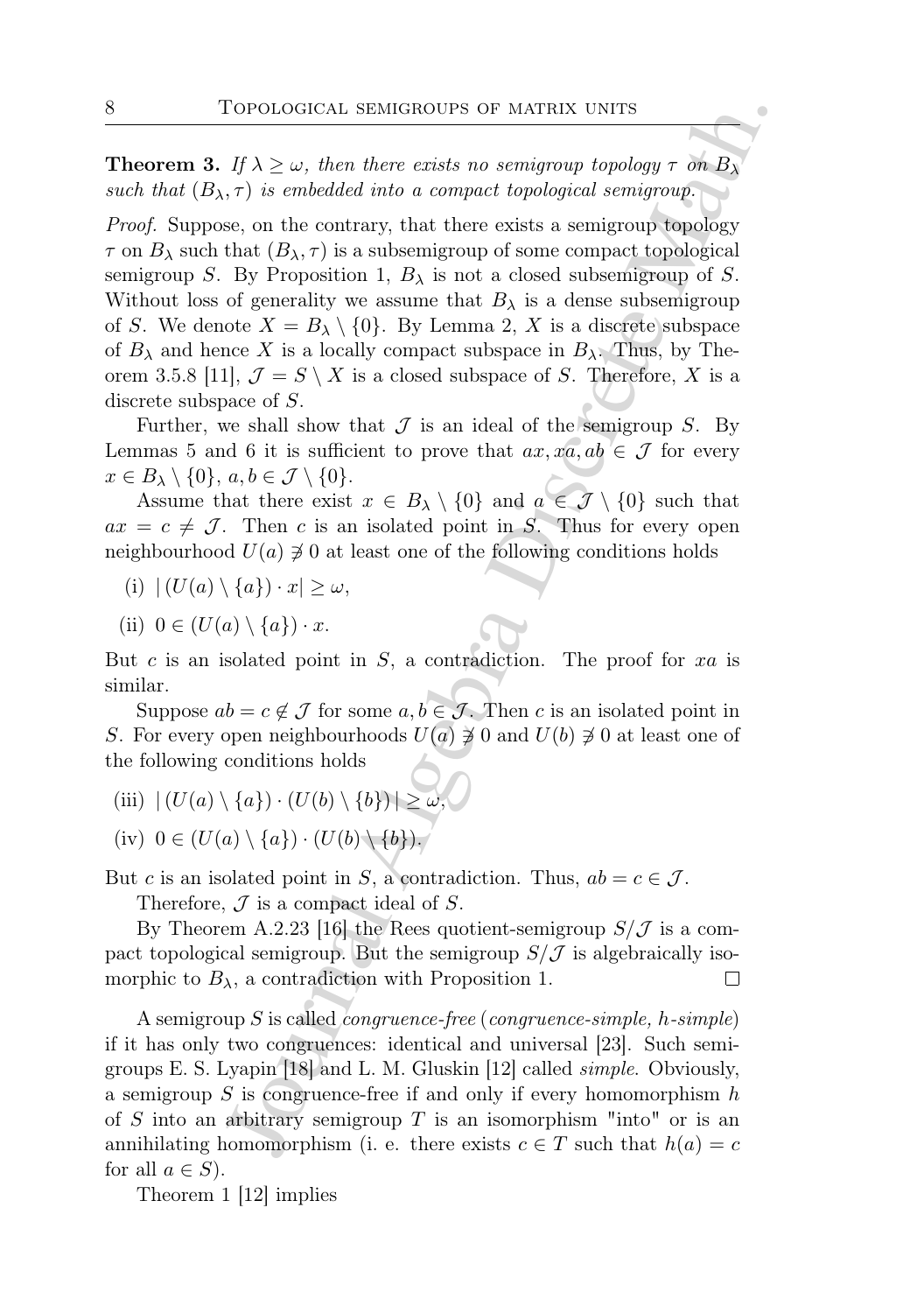**Corollary 3.** The semigroup  $B_{\lambda}$  is congruence-free for every cardinal  $\lambda \geq 2$ .

Theorem 3 and Corollary 3 imply

**Proposition 2.** Let  $\lambda \geq \omega$ . Then every continuous homomorphism of the topological semigroup  $B_{\lambda}$  into a compact topological semigroup is annihilating.

Recall [8] that a Bohr compactification of a topological semigroup S is a pair  $(\beta, B(S))$  such that  $B(S)$  is a compact topological semigroup,  $\beta: S \to B(S)$  is a continuous homomorphism, and if  $g: S \to T$  is a continuous homomorphism of  $S$  into a compact semigroup  $T$ , then there exists a unique continuous homomorphism  $f: B(S) \to T$  such that the diagram



commutes.

O. V. GUTIK, K. P. PANLYK<br>
Collary 3. The semigroup  $B_{\lambda}$  is congruence-free for every card<br>
2.<br>
Theorem 3 and Corollary 3 imply<br>
popological semigroup  $B_{\lambda}$  into a compact topological semigroup is<br>
copological semigr Let S be a topological semigroup. Let  $\{(T_{\alpha}, \varphi_{\alpha})\}_{\alpha \in A}$  be a family of pairs of compact topological semigroups and continuous homomorphisms  $\varphi_{\alpha} \colon S \to T_{\alpha}$ , respectively, such that  $\varphi_{\alpha}(S)$  is a dense subsemigroup of  $T_{\alpha}$  for any  $\alpha \in \mathcal{A}$ . Then  $B(S)$  is a subsemigroup of  $\Pi_{\alpha \in \mathcal{A}} T_{\alpha}$  (see the proofs of Lemma 2.43 and Theorem 2.44 [6, Vol. 1]), where  $|\mathcal{A}| \leq 2^{2^{|S|}}$ . Therefore Proposition 2 implies

**Corollary 4.** If  $\lambda \geq \omega$ , then the Bohr compactification of the topological semigroup  $B_{\lambda}$  is a trivial semigroup.

**Theorem 4.** Let  $\lambda$  be a cardinal  $\geq 2$  and  $B_{\lambda}$  be a subsemigroup of a topological inverse semigroup S. Then  $B_{\lambda}$  is a closed subsemigroup of S.

*Proof.* If  $\lambda < \omega$  then  $B_{\omega}$  is finite and hence  $B_{\lambda}$  is a closed subsemigroup of S.

Suppose  $\lambda > \omega$ .

Let  $\overline{B_{\lambda}} = S_1$  in S. Then by Proposition II.2 [10]  $S_1$  is a topological inverse semigroup and by Lemma 4 the zero 0 of the semigroup  $B_\lambda$  is the zero of the semigroup  $S_1$ .

Let b be any element of  $S_1 \setminus B_\lambda$ . We consider two cases:  $b \in E(S_1)$ and  $b \in S_1 \setminus E(S_1)$ .

1) Let  $b \in E(S_1)$ . Then for every open neighbourhood  $W(b) \not\ni 0$  there exists an open neighbourhood  $U(b) \not\supseteq 0$  such that  $U(b) \cdot U(b) \subseteq$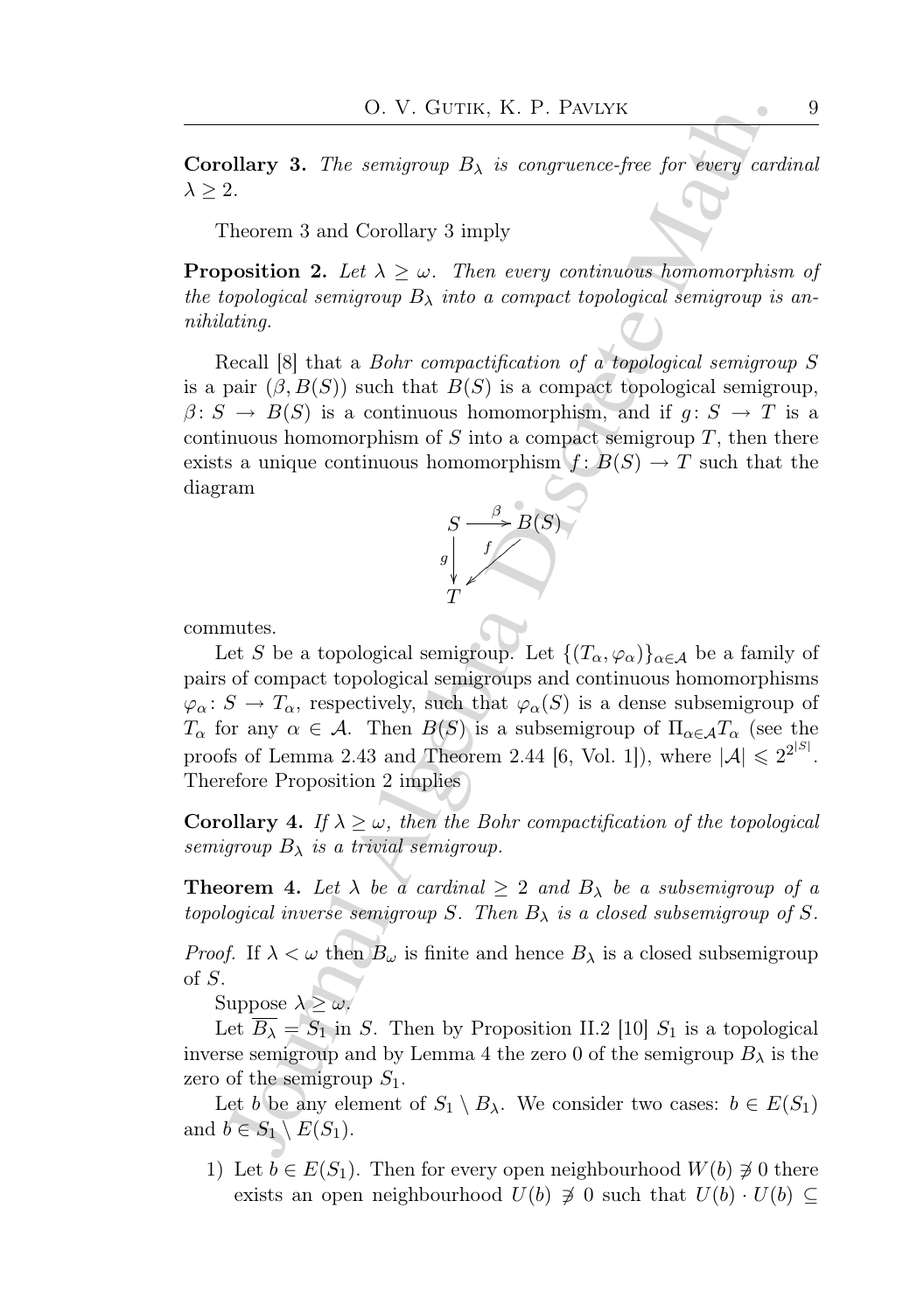W(b). Since  $|U(b) \cap B_{\lambda}| \geq \omega$ , there exist  $\alpha, \beta, \gamma, \delta \in I_{\lambda}$  such that  $(\alpha, \beta), (\gamma, \delta) \in U(b)$ , and  $\beta \neq \gamma$  or  $\alpha \neq \delta$ . Then  $0 \in U(b) \cdot U(b) \subseteq$  $W(b)$ , a contradiction. Therefore,  $E(S_1) = E(B_\lambda)$ .

2) Let  $b \in S_1 \setminus E(S_1)$ . Then  $b^{-1} \in S_1 \setminus E(S_1)$ . Since 0 is the zero of the topological semigroup  $S_1$ , then  $b \cdot b^{-1} \neq 0$  and  $b^{-1} \cdot b \neq 0$ . Otherwise, if  $b \cdot b^{-1} = 0$  or  $b^{-1} \cdot b = 0$ , then  $b = b \cdot b^{-1} \cdot b = 0 \cdot b = 0$ or  $b = b \cdot b^{-1} \cdot b = b \cdot 0 = 0$ , a contradiction with  $b \in S_1 \setminus E(S_1)$ .

To<br>Potococical semicocity or MATRIX UNITS<br>
Since  $|U(b) \cap B_{\lambda}| \geq \omega$ , there exist  $\alpha, \beta, \gamma, \delta \in I_{\lambda}$  such that<br>  $\gamma, \delta) \in U(b)$ , and  $\beta \neq \gamma$  or  $\alpha \neq \delta$ . Then  $0 \in U(b) \cup U(b) \subseteq$ <br>
courtactivition. Therefore,  $L(S_1) = L(B_{\lambda})$ . Therefore, there exist  $e, f \in E(S_1) = E(B_\lambda)$  such that  $b \cdot b^{-1} = e$ ,  $b^{-1} \cdot b = f$  and  $e \neq f$ . Let  $W(e)$  and  $W(f)$  be open neighbourhoods of e and f in  $S_1$ , respectively, such that  $0 \notin W(e)$  and  $0 \notin W(f)$ . Then there exist disjoint open neighbourhoods  $U(b) \not\supseteq 0$  and  $U(b^{-1}) \not\supseteq 0$  such that  $U(b) \cdot U(b^{-1}) \subseteq W(e)$  and  $U(b^{-1}) \cdot U(b) \subseteq W(f)$ . Since  $|U(b) \cap B_{\lambda}| \ge \omega$ and  $|U(b^{-1}) \cap B_\lambda| \geq \omega$ , there exist  $(\alpha, \beta) \in U(b)$  and  $(\gamma, \delta) \in U(b^{-1})$ such that  $\beta \neq \gamma$  or  $\alpha \neq \delta$ . Therefore,  $0 \in U(b) \cdot \overline{U(b^{-1})} \subseteq W(e)$  or  $0 \in U(b^{-1}) \cdot U(b) \subseteq W(f)$ , a contradiction with  $0 \notin W(e)$  and  $0 \notin W(f)$ . If  $e = f$  the proof of the statement is similar.

The obtained contradictions imply the statement of the theorem.

Since a compact topological semigroup is stable (see Theorem 3.31 [6]) a compact 0-simple topological inverse semigroup  $S$  is completely 0simple and by Theorem 3.9 [7] S is algebraically isomorphic to the Brandt  $\lambda$ -extension of a group. Theorems 3 and 4 imply

Corollary 5. Let S be a compact 0-simple topological inverse semigroup. Then  $E(S)$  is finite.

**Definition 1** ([25]). Let S be a class of topological semigroups. A semigroup  $S \in \mathcal{S}$  is called H-closed in  $\mathcal{S}$ , if S is a closed subsemigroup of any topological semigroup  $T \in \mathcal{S}$  which contains S as subsemigroup. If S coincides with the class of all topological semigroups, then the semigroup S is called H-closed.

We remark that in [25]  $H$ -closed semigroups are called *maximal*. Theorem 4 implies

Corollary 6. Let  $\lambda$  be a cardinal  $\geq 2$  and  $\tau$  be a semigroup inverse topology on  $B_\lambda$ . Then  $(B_\lambda, \tau)$  is H-closed in the class of topological inverse semigroups.

**Definition 2** ([26]). Let S be a class of topological semigroups. A topological semigroup  $S \in \mathcal{S}$  is called absolutely H-closed in the class  $\mathcal{S}$  if any continuous homomorphic image of S into  $T \in \mathcal{S}$  is H-closed in S. If S coincides with the class of all topological semigroups, then the semigroup S is called *absolutely H*-closed.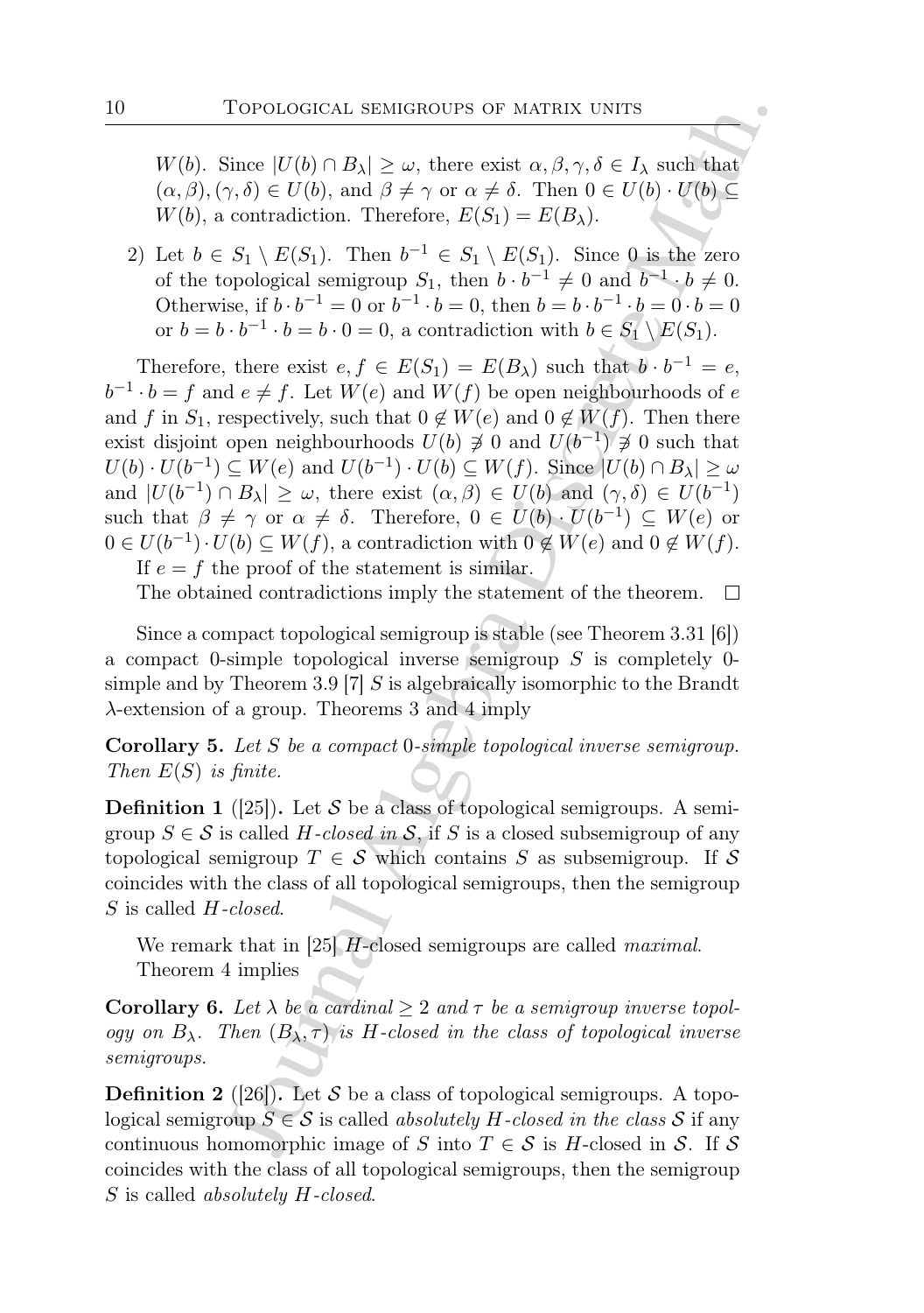Corollary 3 and Theorem 4 imply

**Corollary 7.** Let  $\lambda$  be a cardinal  $\geq 2$  and  $\tau$  be a semigroup inverse topology on  $B_\lambda$ . Then  $(B_\lambda, \tau)$  is absolutely H-closed in the class of topological inverse semigroups.

O. V. Giv⊤t<br/>is, K. P. PANLYK<br>
Jorollary 7 and Theorem 4 imply<br/> $\label{eq:2.1} \mbox{Dvolary 7. } Let \lambda be a {\it continuous} \geq 2 \ and \tau \ be a {\it semigroup inverse} \ to \hbox{no-} H_2. Then (B_2, \tau) is absolutely H-closed in the class of topology \ to \tau \to B_2. Then (B_3, \tau) is absolutely H-closed in S if S with discrete topology d is absolutely by \tau-doted in S if S with discrete topology d is absolutely H-closed. Then, the semigroup S is called algebraically h-closed semigroups$ Let S be a class of topological semigroups. A semigroup S is called algebraically h-closed in S if S with discrete topology d is absolutely  $H$ closed in S and  $(S, d) \in S$ . If S coincides with the class of all topological semigroups, then the semigroup  $S$  is called *algebraically h-closed*.

Absolutely H-closed semigroups and algebraically h-closed semigroups were introduced by J. W. Stepp in [26]. There they were called *absolutely* maximal and algebraic maximal, respectively.

Corollary 7 implies

**Proposition 3.** For any cardinal  $\lambda \geq 2$  the semigroup  $B_{\lambda}$  is algebraically h-closed in the class of topological inverse semigroups.

The following example shows that  $B_{\omega}$  with the discrete topology is not H-closed.

**Example 2.** Let  $B_{\omega} = I_{\omega} \times I_{\omega} \cup \{0\}$  be the semigroup of matrix units and  $a \notin B_{\omega}$ . Let  $S = B_{\omega} \cup \{a\}$ . We put

$$
a \cdot a = a \cdot 0 = 0 \cdot a = a \cdot (\alpha, \beta) = (\alpha, \beta) \cdot a = 0
$$

for all  $(\alpha, \beta) \in B_\omega \setminus \{0\}.$ 

Further we enumerate the elements of the set  $I_{\omega}$  by natural numbers. Let  $A_n = \{(2k-1, 2k) \mid k \geq n\}$  for each  $n \in \mathbb{N}$ . A topology  $\tau$  on S is defined as follows:

- 1) all points of  $B_{\omega}$  are isolated in S;
- 2)  $\mathcal{B}(a) = \{U_n(a) = \{a\} \cup A_n \mid n \in \mathbb{N}\}\$ is the base of the topology  $\tau$ at the point  $a \in S$ .

Then

a)  $\{(l,m)\}\cdot U_n(a) = U_n(a)\cdot \{(l,m)\} = \{0\}$  for all  $(l,m) \in B_\omega \setminus \{0\},$  $n \geq \max\{l,m\};$ 

b) 
$$
U_n(a) \cdot U_n(a) = U_n(a) \cdot \{0\} = \{0\} \cdot U_n(a) = \{0\}
$$
 for any  $n \in \mathbb{N}$ ;

c)  $U_n(a)$  is a compact subset of S for each  $n \in \mathbb{N}$ .

Therefore  $(S, \tau)$  is a locally compact topological semigroup. Obviously  $B_{\omega}$  is not a closed subset of  $(S, \tau)$ .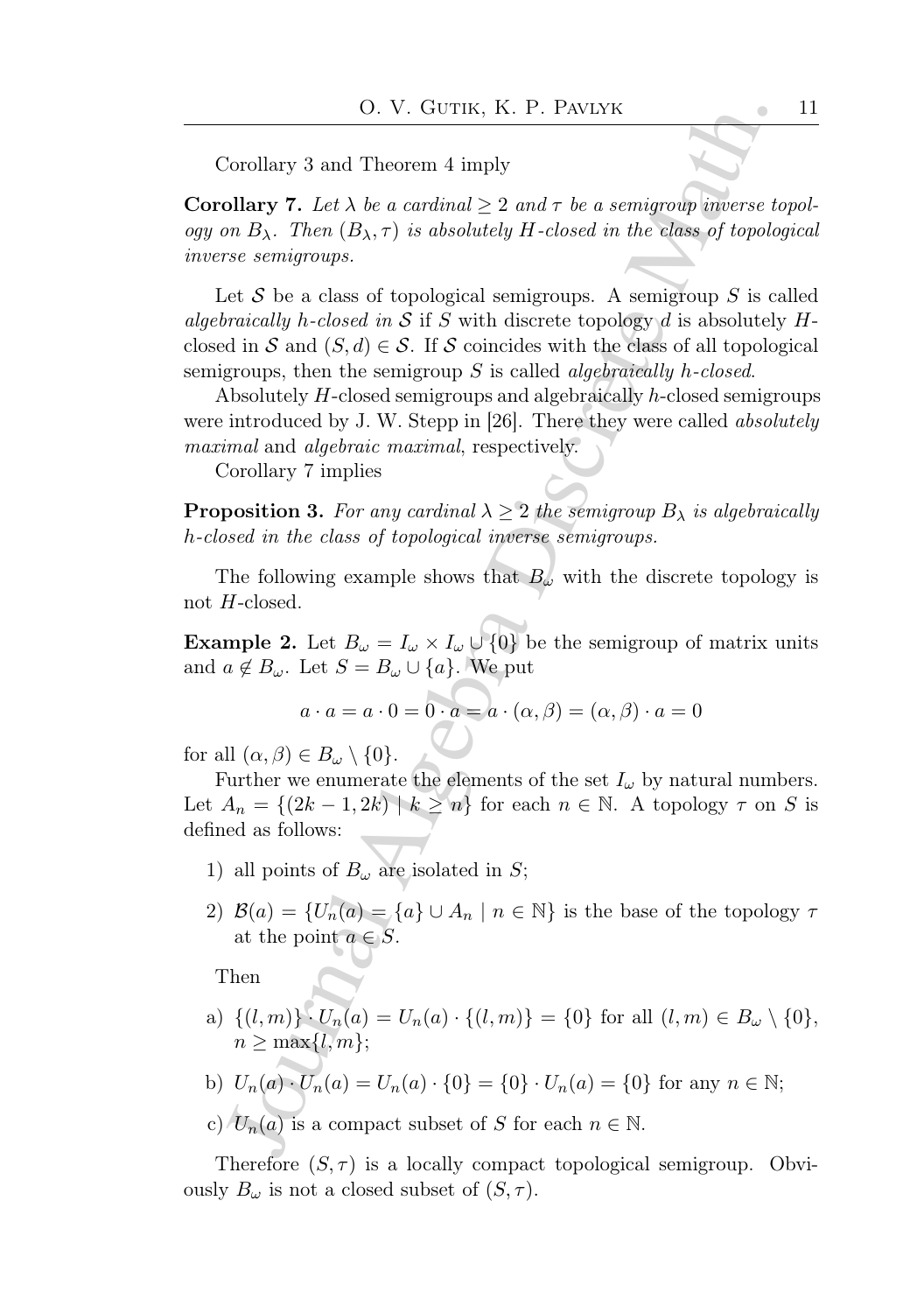**Remark 2.** Let  $\lambda_1$  and  $\lambda_2$  be cardinals and  $\lambda_1 \leq \lambda_2$ . Then  $B_{\lambda_1}$  is a subsemigroup of  $B_{\lambda_2}$ . Example 2 implies that for any infinite cardinal  $\lambda$ the semigroup  $B_{\lambda}$  is not H-closed.

**Definition 3.** A Hausdorff topological (inverse) semigroup  $(S, \tau)$  is said to be *minimal* if no Hausdorff semigroup (inverse) topology on  $S$  is strictly contained in  $\tau$ . If  $(S, \tau)$  is minimal topological (inverse) semigroup, then  $\tau$  is called *minimal semigroup (inverse)* topology.

To<br>Potococical semicology of MATRIX UNITS<br>Let  $\lambda_1$  and  $\lambda_2$  be cardinals and  $\lambda_1 \leq \lambda_2$ . Then  $B_{\lambda_1}$  is a<br>
Let  $\lambda_1$  and  $\lambda_2$  be eardinals and  $\lambda_1 \leq \lambda_2$ . Then  $B_{\lambda_1}$  is a<br>  $\lambda_1 B_{\lambda_2}$ . Example 2 impl The concept of minimal topological groups was introduced independently in the early 1970's by Doïtchinov [9] and Stephenson [24]. Both authors were motivated by the theory of minimal topological spaces, which was well understood at that time (cf. [4]). More than 20 years earlier L. Nachbin [19] had studied minimality in the context of division rings, and B. Banaschewski [3] investigated minimality in the more general setting of topological algebras.

**Question 2** (T. O. Banakh). Is it true that for any cardinal  $\lambda \geq \omega$  the semigroup  $B_\lambda$  admits minimal (inverse) semigroup topology?

For each  $\alpha, \beta \in I_\lambda$  we define

$$
V_{\alpha}=B_{\lambda}\setminus\{(\alpha,\gamma)\mid \gamma\in I_{\lambda}\}\quad\text{and}\quad H_{\beta}=B_{\lambda}\setminus\{(\gamma,\beta)\mid \gamma\in I_{\lambda}\}.
$$

Put

$$
U^{\alpha_1,\dots,\alpha_n} = \bigcap_{i=1}^n V_{\alpha_i}, \ U_{\beta_1,\dots,\beta_m} = \bigcap_{i=1}^m H_{\beta_i} \text{ and}
$$

$$
U_{\beta_1,\dots,\beta_m}^{\alpha_1,\dots,\alpha_n} = U^{\alpha_1,\dots,\alpha_n} \cap U_{\beta_1,\dots,\beta_m},
$$

where  $\alpha_1, \ldots, \alpha_n, \beta_1, \ldots, \beta_m \in I_\lambda$ ,  $n, m \in \mathbb{N}$ . Further we define the following families

$$
\mathcal{B}_{mv} = \{U^{\alpha_1,\dots,\alpha_n} \mid \alpha_1,\dots,\alpha_n \in I_\lambda, n \in \mathbb{N}\} \cup \{(\alpha,\beta) \mid \alpha,\beta \in I_\lambda\},
$$
  
\n
$$
\mathcal{B}_{mh} = \{U_{\beta_1,\dots,\beta_m} \mid \beta_1,\dots,\beta_m \in I_\lambda, m \in \mathbb{N}\} \cup \{(\alpha,\beta) \mid \alpha,\beta \in I_\lambda\},
$$
  
\n
$$
\mathcal{B}_{mi} = \{U_{\beta_1,\dots,\beta_m}^{\alpha_1,\dots,\alpha_n} \mid \alpha_1,\dots,\alpha_n,\beta_1,\dots,\beta_m \in I_\lambda, n, m \in \mathbb{N}\} \cup
$$
  
\n
$$
\cup \{(\alpha,\beta) \mid \alpha,\beta \in I_\lambda\}.
$$

Obviously, the conditions (BP1)–(BP3) [11] hold for families  $\mathcal{B}_{mv}$ ,  $\mathcal{B}_{mh}$  and  $\mathcal{B}_{mi}$ , and hence  $\mathcal{B}_{mv}$ ,  $\mathcal{B}_{mh}$  and  $\mathcal{B}_{mi}$  are bases on  $B_{\lambda}$  of topologies  $\tau_{mv}$ ,  $\tau_{mh}$  and  $\tau_{mi}$ , respectively.

**Lemma 7.** Let  $\lambda$  be an infinite cardinal. Then

(i)  $(B_{\lambda}, \tau_{mv})$  is a topological semigroup;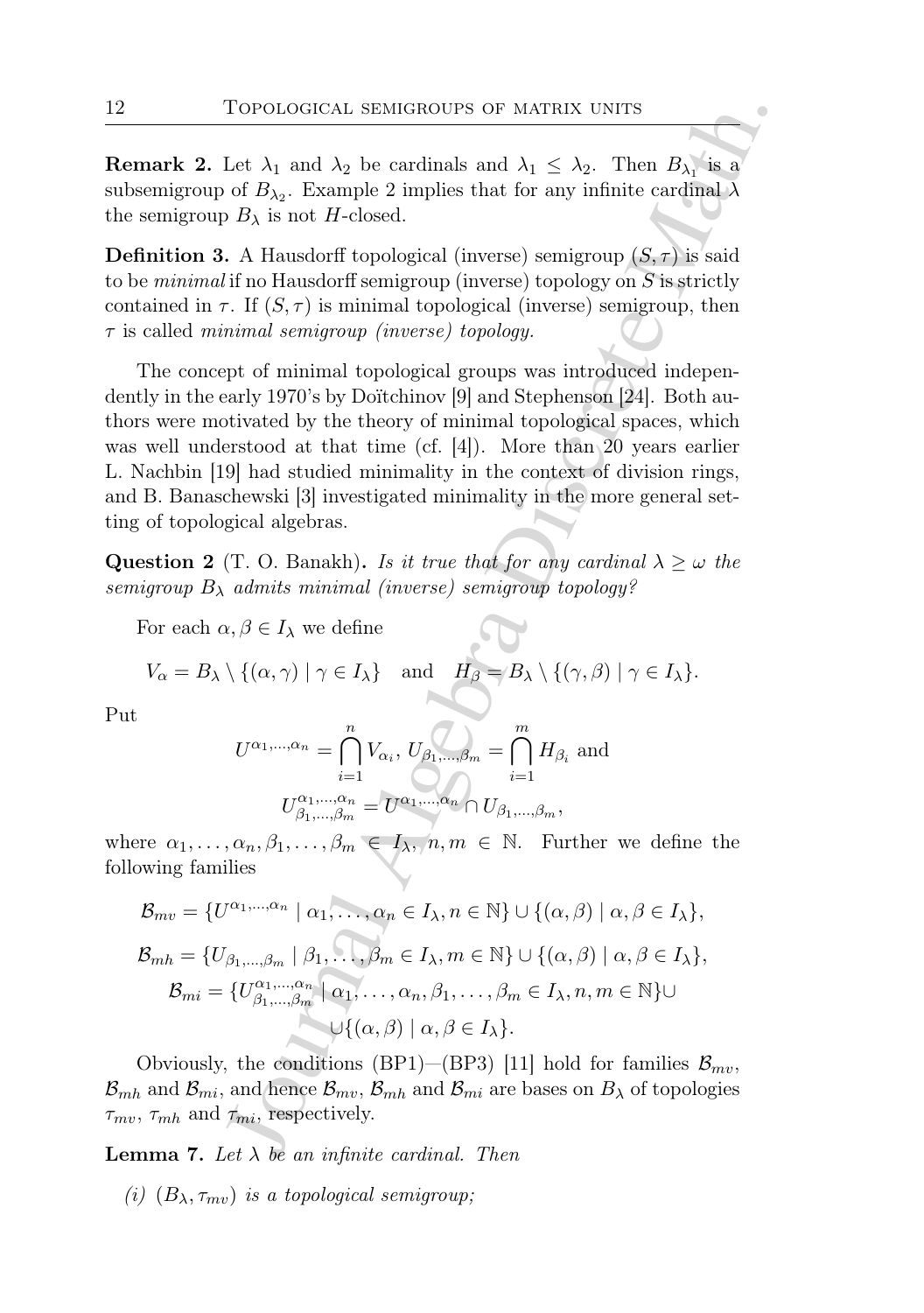- (ii)  $(B_{\lambda}, \tau_{mh})$  is a topological semigroup;
- (iii)  $(B_{\lambda}, \tau_{mi})$  is a topological inverse semigroup.

Proof. (i) Since the following conditions hold

 $U^{\alpha_1,...,\alpha_n} \cdot U^{\alpha_1,...,\alpha_n} \subseteq U^{\alpha_1,...,\alpha_n}, \quad (\alpha,\beta) \cdot U^{\alpha_1,...,\alpha_n,\beta} = \{0\} \subseteq U^{\alpha_1,...,\alpha_n},$ 

$$
U^{\alpha_1,\dots,\alpha_n} \cdot (\alpha, \beta) = \{0\} \cup \{(\gamma, \delta) \mid \gamma \in I_\lambda \setminus \{\alpha_1,\dots,\alpha_n\}\} \subseteq U^{\alpha_1,\dots,\alpha_n}
$$

for every open neighbourhood  $U^{\alpha_1,...,\alpha_n}$  of the zero of  $B_\lambda$  and for any  $(\alpha, \beta) \in B_{\lambda} \setminus \{0\}, (B_{\lambda}, \tau_{mv})$  is a topological semigroup.

The proof of statement (ii) is similar to the proof of item (i).

(iii) For every open neighbourhood  $U^{\alpha_1,...,\alpha_n}_{\beta_1}$  $\alpha_1,...,\alpha_n$  of the zero of  $B_\lambda$  and for any  $(\beta, \alpha) \in B_{\lambda} \setminus \{0\}$  we have:

\n- \n**13**\n
	\n- (ii) 
	$$
	(B_{\lambda}, \tau_{mh})
	$$
	 is a topological semigroup;
	\n- (iii)  $(B_{\lambda}, \tau_{mh})$  is a topological inverse semigroup.
	\n\n
\n- \n**Proof.**\n
	\n- (i) Since the following conditions hold
	\n\n
\n- \n**U<sup>α\_1, ..., α\_n</sup>** *U<sup>α\_1, ..., α\_n</sup> U<sup>α\_1, ..., α\_n</sup>*, *(α, β) U<sup>α\_1, ..., α\_n</sup>*, *θ Q U<sup>α\_1, ..., α\_n</sup>*, *U<sup>α\_1, ..., α\_n</sup>*, *U<sup>α\_1, ..., α\_n</sup>*, *U<sup>α\_1, ..., α\_n</sup>*, *U<sup>α\_1, ..., α\_n</sup>*, *U<sup>α\_1, ..., α\_n</sup>*, *U<sup>α\_1, ..., α\_n</sup>*, *U<sup>α\_1, ..., α\_n</sup>*, *U<sup>α\_1, ..., α\_n</sup> U<sup>α\_1, ..., α\_n</sup> U<sup>α\_1, ..., α\_n</sup> U<sup>α\_1, ..., α\_n</sup> U<sup>α\_1, ..., α\_n</sup> U<sup>α\_1, ..., α\_n</sup> U<sup>α\_1, ..., α\_n</sup> U<sup>α\_1, ..., α\_n</sup> U<sup>α\_1, ..., α\_n</sup>*, *W<sup>α\_1, ..., α\_n</sup> U<sup>α\_1, ..., α\_n</sup>*, *U<sup>α\_1, ..., α\_n</sup> U<sup>α\_1, ..., α\_n</sup>*, *U<sup>α\_1, ..., α\_n</sup>*, *U<sup>α\_1, ..., α\_n</sup>*, *U<sup>α\_1, ..., α\_n</sup>*, *U<sup>α\_1, ..., α\_n</sup>*, *U<sup>α\_1, ..., α\_n</sup>*, *U<sup>α\_1, ..., α\_n</sup>*, *U<sup>α\_1, ..., α\_n</sup>*, *U*

Therefore,  $(B_{\lambda}, \tau_{mi})$  is a topological inverse semigroup.

 $\Box$ 

We remark that  $\tau_{mv}$ ,  $\tau_{mh}$  and  $\tau_{mi}$  are not locally compact topologies on  $B_{\lambda}$  for  $\lambda \geq \omega$ .

For  $A \subseteq I_\lambda$  and  $a \in I_\lambda$  we denote  $A^\alpha = \{(\alpha, \beta) \in B_\lambda \mid \beta \in A\}$  and  $A_{\alpha} = \{(\beta, \alpha) \in B_{\lambda} \mid \beta \in A\}.$ 

**Lemma 8.** Let  $\lambda$  be an infinite cardinal,  $B_{\lambda}$  be a topological semigroup, and  $A^{\alpha}$  [ $A_{\alpha}$ ] be a closed subset in  $B_{\lambda}$  for some  $\alpha \in I_{\lambda}$ . Then  $A^{\beta}$  [ $A_{\beta}$ ] is a closed subset of  $B_\lambda$  for any  $\beta \in I_\lambda$ .

*Proof.* Since  $B_\lambda$  is a topological semigroup, then the map  $\lambda_{(\alpha,\beta)}: B_\lambda \to$  $B_{\lambda}$   $[\rho_{(\beta,\alpha)}:B_{\lambda}\to B_{\lambda}]$  defined by the formula  $\lambda_{(\alpha,\beta)}(x) = (\alpha,\beta)\cdot x$  $[\rho_{(\beta,\alpha)}(x) = x \cdot (\beta,\alpha)]$  is continuous. Therefore  $A^{\beta} = (\lambda_{(\alpha,\beta)})^{-1} (A^{\alpha})$  $[A_\beta = (\rho_{(\beta,\alpha)})^{-1}(A_\alpha)]$  is a closed subset of  $B_\lambda$ .  $\Box$ 

For any  $A \subseteq I_\lambda$ ,  $\alpha_1, \ldots, \alpha_n, \beta_1, \ldots, \beta_m \in I_\lambda$ ,  $n, m \in \mathbb{N}$  we denote

$$
U^{\alpha_1,...,\alpha_n}(A) = U^{\alpha_1,...,\alpha_n} \cup \{(\alpha_i, x) \mid x \in A, i = 1,..., n\},
$$
  

$$
U_{\beta_1,...,\beta_m}(A) = U_{\beta_1,...,\beta_m} \cup \{(x, \beta_i) \mid x \in A, i = 1,..., m\},
$$
  

$$
U(\alpha_1,...,\alpha_n; A) = U^{\alpha_1,...,\alpha_n}(A) \cap U_{\alpha_1,...,\alpha_n}(A).
$$

The following theorem gives a positive answer to Question 2.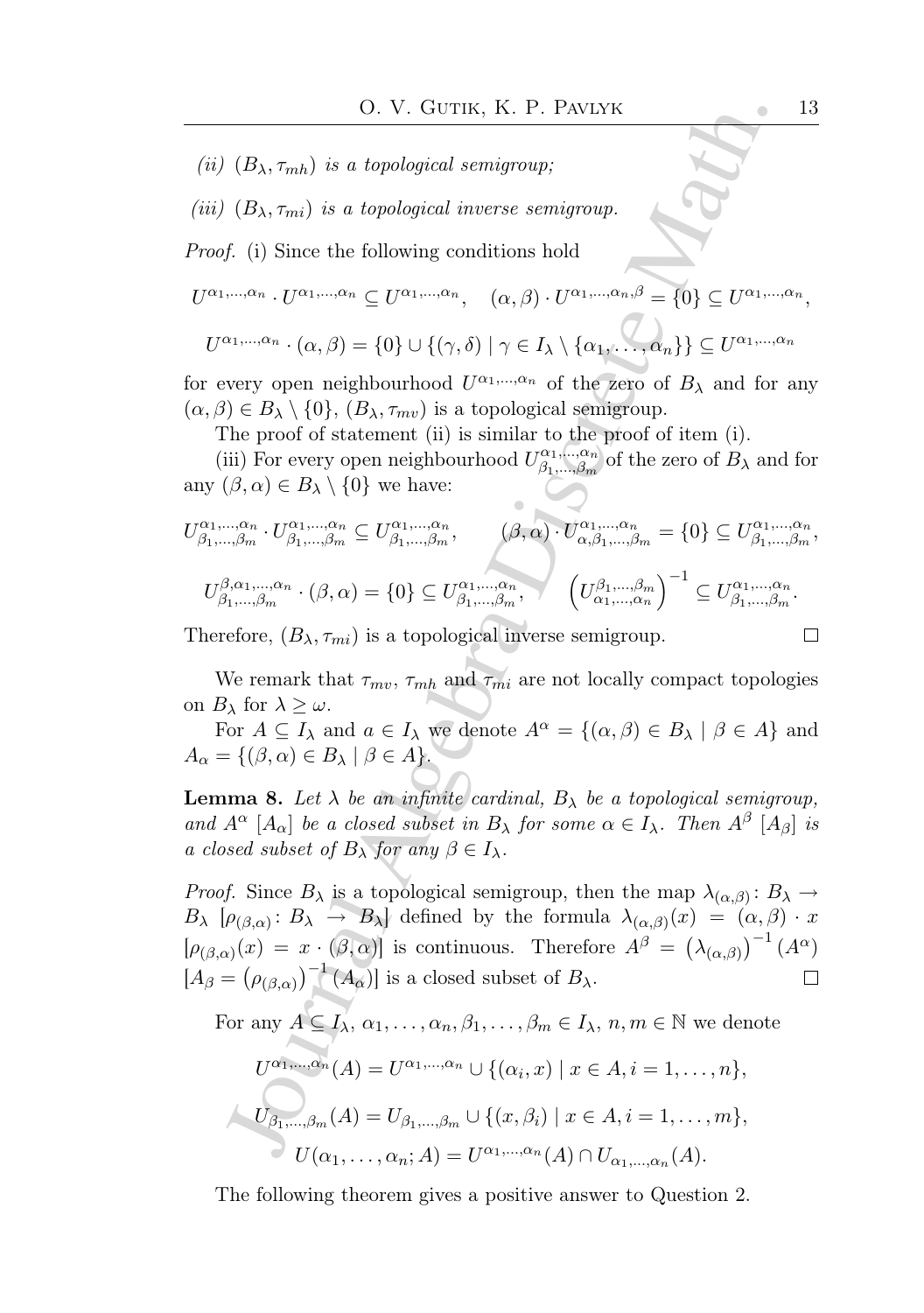**Theorem 5.** Let  $\lambda$  be an infinite cardinal. Then the following conclusions hold:

- (i)  $\tau_{mv}$  is a minimal semigroup topology on  $B_{\lambda}$ ;
- (ii)  $\tau_{mh}$  is a minimal semigroup topology on  $B_{\lambda}$ ;
- (iii)  $\tau_{mi}$  is the coarsest semigroup inverse topology on  $B_{\lambda}$ , and hence is minimal semigroup inverse.

*Proof.* (i) Suppose that there exists a Hausdorff semigroup topology  $\tau_0$ on  $B_\lambda$  which is coarser than  $\tau_{mv}$ . Let  $V_0$  be an element of a base of the topology  $\tau_0$  at the zero of  $B_\lambda$ . Then by Lemma 8 there exist an infinite subset A in  $I_{\lambda}$  and  $\alpha_1, \ldots, \alpha_m \in I_{\lambda}$   $(m \in \mathbb{N})$  such that  $U^{\alpha_1, \ldots, \alpha_m}(A) \subseteq V_0$ . For any  $\beta \in I_{\lambda}$ ,  $\gamma \in I_{\lambda} \setminus \{\alpha_1, \ldots, \alpha_m\}$  the following conditions hold:

a)  $(\alpha_i, \beta) = (\alpha_i, \delta) \cdot (\delta, \beta)$ , where  $\delta \in A \setminus {\alpha_1, \ldots, \alpha_m}$  and, obviously,  $(\alpha_i, \delta), (\delta, \beta) \in U^{\alpha_1, \dots, \alpha_m}(A)$   $(i = 1, \dots, m);$ 

b) 
$$
(\gamma, \beta) = (\gamma, \gamma) \cdot (\gamma, \beta)
$$
, and  $(\gamma, \gamma), (\gamma, \beta) \in U^{\alpha_1, ..., \alpha_m}(A)$ .

Thus,

$$
B_{\lambda} = U^{\alpha_1, \dots, \alpha_m}(A) \cdot U^{\alpha_1, \dots, \alpha_m}(A) \subseteq V_0 \cdot V_0
$$

for any element  $V_0$  of a base of the topology  $\tau_0$  at the zero of  $B_\lambda$ . This gives a contradiction with the continuity of the semigroup operation in  $(B_{\lambda}, \tau_0)$ . Therefore  $(B_{\lambda}, \tau_{mv})$  is a minimal topological semigroup.

The proof of item (ii) is similar to the proof of item (i).

To<br>POOLOGICAL SEMIGROUPS OF MATRIX UNITS<br>
Let  $\lambda$  be an infinite cardinal. Then the following conclusions<br>
tuninimal semigroup topology on  $B_{\lambda}$ ;<br>
in minimal semigroup topology on  $B_{\lambda}$ ;<br>
be coarsest semigroup invers (iii) Let  $\tau$  be any Hausdorff semigroup inverse topology on  $B_{\lambda}$ . We define the maps:  $\varphi: B_\lambda \to E(B_\lambda)$  and  $\psi: B_\lambda \to E(B_\lambda)$  by formulae  $\varphi(x) = xx^{-1}$  and  $\psi(x) = x^{-1}x$ . Since the topology  $\tau$  is Hausdorff then the sets  $\varphi^{-1}((\alpha,\alpha)) = \{(\alpha,\gamma) \mid \gamma \in I_{\lambda}\}\$ and  $\psi^{-1}((\alpha,\alpha)) = \{(\gamma,\alpha) \mid$  $\gamma \in I_{\lambda}$  are closed for each  $\alpha \in I_{\lambda}$ , and hence  $U_{\beta_1,...,\beta_m}^{\alpha_1,...,\alpha_n}$  $\alpha_1, \ldots, \alpha_n \atop \beta_1, \ldots, \beta_m \in \tau$  for all  $\alpha_1, \ldots, \alpha_n, \beta_1, \ldots, \beta_m \in I_\lambda$ . Therefore  $\tau_{mi} \subseteq \tau$ .

**Theorem 6.** Let  $\lambda$  be an infinite cardinal. Then  $(B_{\lambda}, \tau_{mv})$ ,  $(B_{\lambda}, \tau_{mh})$ ,  $(B_{\lambda}, \tau_{mi})$  are H-closed topological semigroups.

*Proof.* We shall show that the semigroup  $(B_{\lambda}, \tau_{mi})$  is H-closed. The proofs of H-closedness of the semigroups  $(B_{\lambda}, \tau_{mh})$  and  $(B_{\lambda}, \tau_{mv})$  are similar.

Suppose that there exists a topological semigroup  $S$  which contains  $(B_\lambda, \tau_{mi})$  as a non-closed subsemigroup. Then there exists  $x \in \overline{B_\lambda} \setminus B_\lambda \subseteq$ S. By Lemma 4,  $x \cdot 0 = 0 \cdot x = 0$ . Then for every open neighbourhood  $W(0)$  in S there exist open neighbourhoods  $U(0)$ ,  $V(0)$ , and  $V(x)$  in S such that  $V(0) \cap V(x) = \emptyset$ ,  $U(0) \cap V(x) = \emptyset$ ,  $V(0) \subseteq W(0)$ ,  $U(0) \subseteq$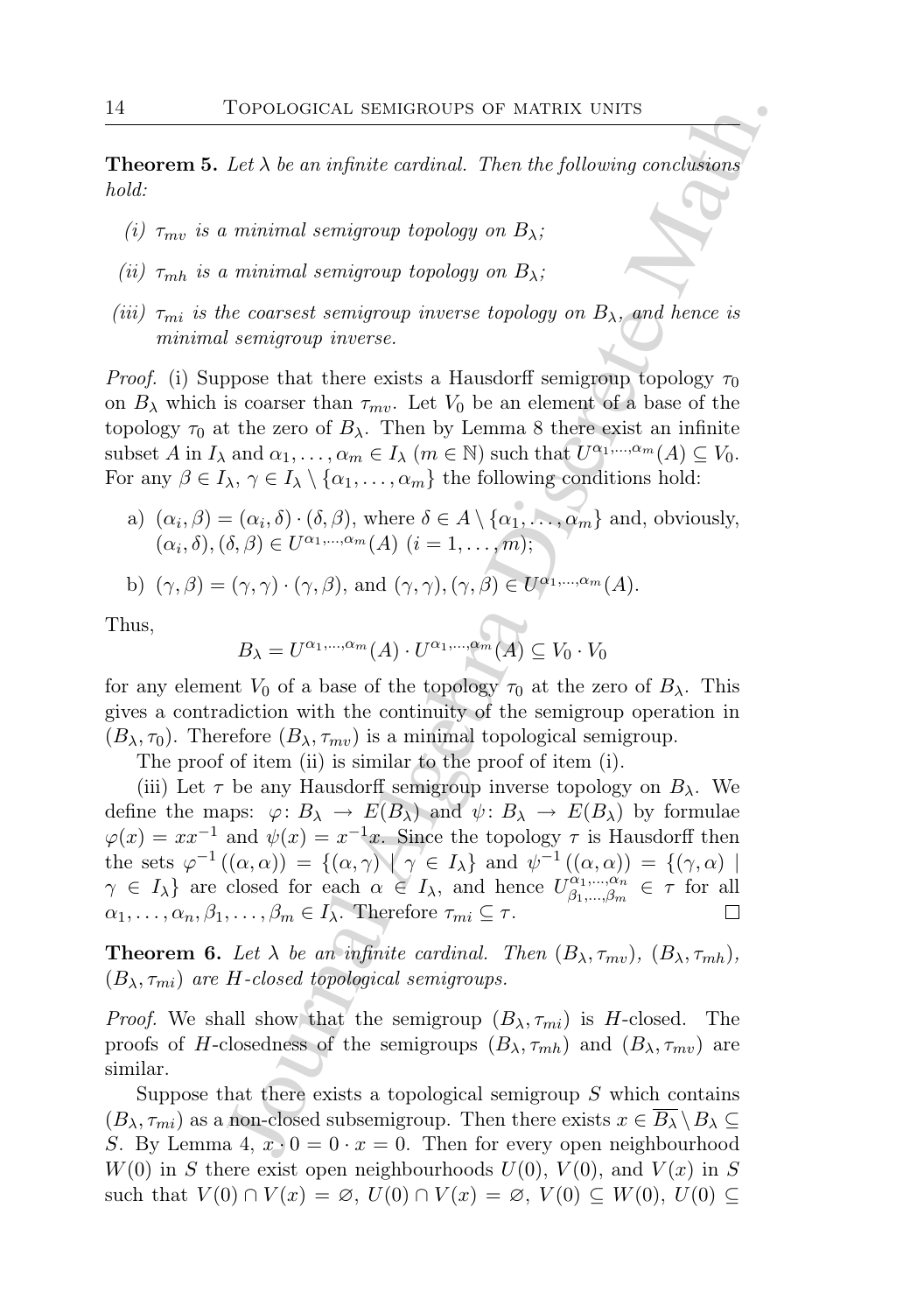- $W(0), V(x) \cdot V(0) \subseteq U(0)$ , and  $V(0) \cdot V(x) \subseteq U(0)$ . We can suppose that  $U^{\alpha_1,...,\alpha_n}_{\beta_1,\cdots,\beta_m}$  $\beta_1, \ldots, \beta_m \atop \beta_1, \ldots, \beta_m = U(0) \cap B_{\lambda}$  for some  $\alpha_1, \ldots, \alpha_n, \beta_1, \ldots, \beta_m \in I_{\lambda}$ . Since  $|V(x) \cap B_{\lambda}| \geq \omega$ , one of the following conditions holds:
	- 1) the set  $B_{i_0} = V(x) \cap \{(\alpha_{i_0}, \gamma) \mid \gamma \in I_{\lambda}\}\$ is infinite for some  $i_0 \in$  $\{1, \ldots, n\}$ ;
	- 2) the set  $B^{j_0} = V(x) \cap \{(\gamma, \alpha_{j_0}) \mid \gamma \in I_\lambda\}$  is infinite for some  $j_0 \in I_\lambda$  $\{1,\ldots,m\}.$

In the first case we put

$$
\Gamma_{i_0} = \{ \gamma \in I_\lambda \mid (\alpha_{i_0}, \gamma) \in V(x) \}.
$$

Then the set  $\{(\gamma, \gamma) \mid \gamma \in \Gamma_{i_0}\} \cap U_{\delta_1, \dots, \delta_l}^{\gamma_1, \dots, \gamma_k}$  $\delta_1, \ldots, \delta_l$  is infinite for any basic neighbourhood  $U_{\delta_1}^{\gamma_1,\ldots,\gamma_k}$  $\delta_1, \ldots, \delta_l, \ \gamma_1, \ldots, \gamma_k, \delta_1, \ldots, \delta_l \in I_\lambda.$  Thus

$$
B_{i_0} \cdot U^{\gamma_1,\dots,\gamma_k}_{\delta_1,\dots,\delta_l} \nsubseteq U^{\alpha_1,\dots,\alpha_n}_{\beta_1,\dots,\beta_m},
$$

a contradiction with  $V(x) \cdot V(0) \subseteq U(0)$ .

In the other case we put

$$
\Gamma^{j_0} = \{ \gamma \in I_{\lambda} \mid (\gamma, \alpha_{j_0}) \in V(x) \}.
$$

Then the set  $\{(\gamma, \gamma) \mid \gamma \in \Gamma^{j_0}\} \cap U^{\gamma_1, \dots, \gamma_k}_{\delta_1, \dots, \delta_k}$  $\delta_1, \ldots, \delta_l$  is infinite for every basic neighbourhood  $U^{\gamma_1,...,\gamma_k}_{\delta_1,\delta_2}$  $\delta_1, \ldots, \delta_l, \gamma_1, \ldots, \gamma_k, \delta_1, \ldots, \delta_l \in I_\lambda$ . Hence

$$
U^{\gamma_1,\dots,\gamma_k}_{\delta_1,\dots,\delta_l}. \; B^{j_0}\not\subseteq U^{\alpha_1,\dots,\alpha_n}_{\beta_1,\dots,\beta_m},
$$

a contradiction with  $V(0) \cdot V(x) \subset U(0)$ .

Therefore the topological semigroup  $(B_{\lambda}, \tau_{mi})$  is H-closed.

Theorem 6 and Corollary 3 imply

**Corollary 8.** Let  $\lambda$  be an infinite cardinal. Then  $(B_{\lambda}, \tau_{mv})$  and  $(B_{\lambda}, \tau_{mh})$ are absolutely H-closed topological semigroups.

O. V. GUTIK, K. P. PAVLYK<br>
J,  $V(x) \cdot V(0) \subseteq U(0)$ , and  $V(0) \cdot V(x) \subseteq U(0)$ . We can suppose<br>  $\frac{\alpha \alpha}{\alpha} = U(0) \cap B_{\lambda}$  for some  $\alpha_1, ..., \alpha_n, \beta_1, ..., \beta_m \in I_{\lambda}$ <br>
fine  $|V(x) \cap B_{\lambda}| \ge \omega$ , one of the following conditions holds:<br>
the s **Theorem 7.** For every cardinal  $\lambda \geq \omega$  any continuous homomorphism from  $(B_{\lambda}, \tau_{mv})$   $[(B_{\lambda}, \tau_{mh})]$  into a locally compact topological semigroup S is annihilating.

*Proof.* Let  $h: (B_{\lambda}, \tau_{mv}) \rightarrow S$  be a continuous homomorphism. If h is not annihilating, then by Corollary 3, h is algebraic isomorphism, and hence, since  $(B_{\lambda}, \tau_{mv})$  is a minimal topological semigroup,  $h: B_{\lambda} \to S$  is a topological embedding.

 $\Box$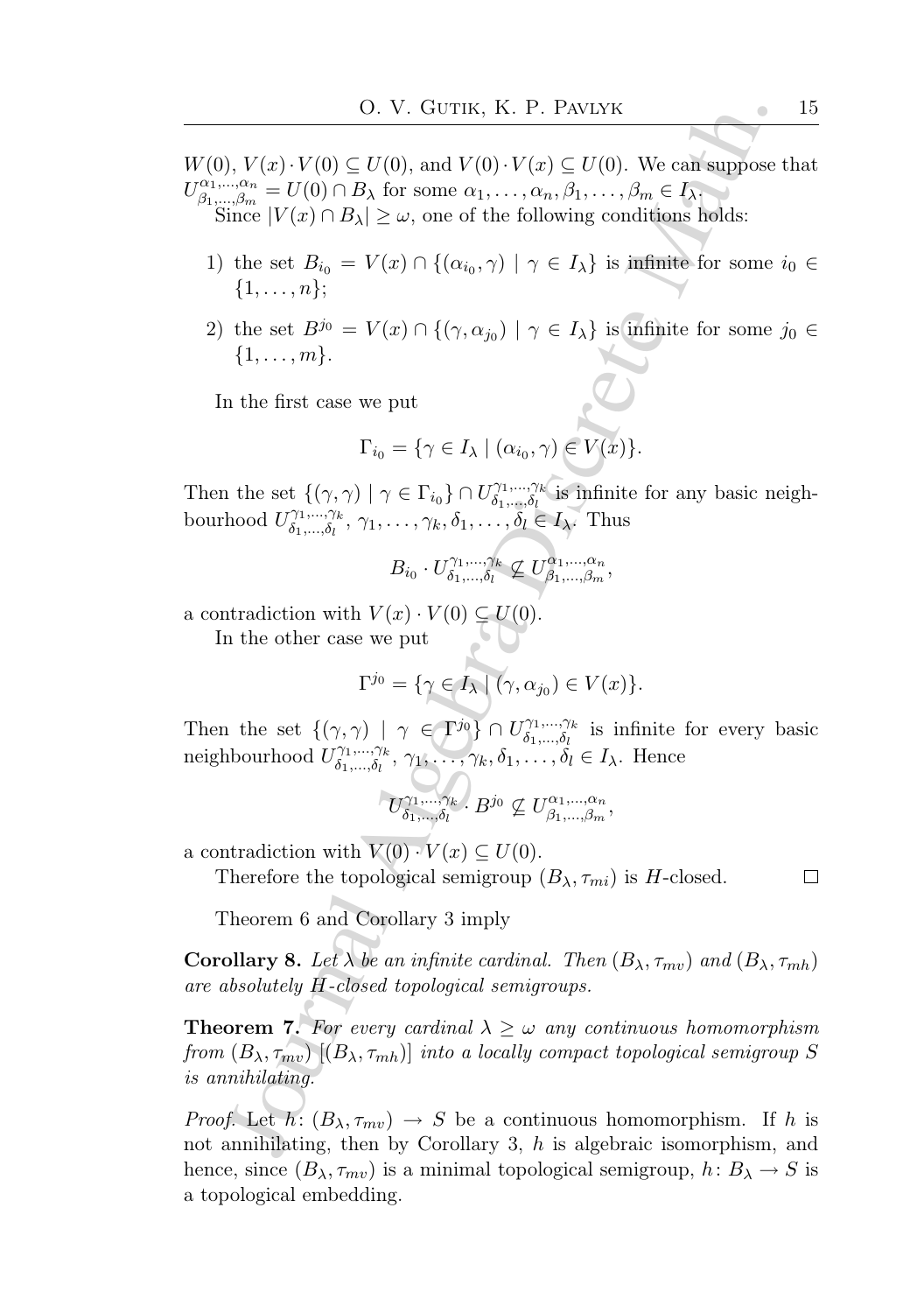To<br>PotocoGICAL SEMIGROUPS OF MATRIX UNITS<br>em 6,  $h(B_3)$  is a closed subsemigroup of S and by Theo-<br> $h(B_3)$  is a locally compact topological semigroup. This,<br>is  $h(B_3)$  is a locally compact topological semigroup. This,<br>is By Theorem 6,  $h(B_\lambda)$  is a closed subsemigroup of S and by Theorem 3.3.8 [11],  $h(B_\lambda)$  is a locally compact topological semigroup. This is a contradiction with the fact that  $\tau_{mv}$  is not a locally compact semigroup topology on  $B_\lambda$ .

The proof of the theorem for the semigroup  $(B_{\lambda}, \tau_{mh})$  is similar.

Acknowledgement. The authors are deeply grateful to T. Banakh and I. Guran for useful discussions of the results of this paper.

Add to Proof. The authors express their sincere thanks to the referee for very careful reading the manuscript and valuable remarks improving the presentation.

## References

- [1] O. Andersen, Ein Bericht über die Struktur abstrakter Halbgruppen, PhD Thesis, Hamburg, 1952.
- [2] L. W. Anderson, R. P. Hunter, and R. J. Koch, Some results on stability in semigroups, Trans. Amer. Math. Soc. 117:5 (1964) 521—529.
- [3] B. Banaschewski, Minimal topological algebras, Math. Ann. 211 (1974), 107–114.
- [4] M. P. Berri, J. R. Porter, and R. M. Stephenson, Jr., A survey of minimal topological spaces, "General Topology and its Relations to Modern Analisys and Algebra". Proc. (1968) Kanpur Topol. Conf. Ed.: S. P. Franklin, Z. Frolik, and V. Koutnik. Academic. Praha (1971), 93–114.
- [5] M. O. Bertman, and T. T. West, Conditionally compact bicyclic semitopological semigroups, Proc. Roy. Irish Acad. A76:21–23 (1976), 219–226.
- [6] J. H. Carruth, J. A. Hildebrant, and R. J. Koch, "The Theory of Topological Semigroups," I, II, Marcell Dekker, Inc., New York and Basel, 1983 and 1986.
- [7] A. H. Clifford, and G. B. Preston, "The Algebraic Theory of Semigroups," I, II, Amer. Math. Soc., Surveys 7, 1961 and 1967.
- [8] K. DeLeeuw, and I. Glicksberg, Almost-periodic functions on semigroups, Acta Math. **105** (1961), 99-140.
- [9] D. Do¨ıtchinov, Produits de groupes topologiques minimaux, Bull. Sci. Math. (2) 97 (1972), 59–64.
- [10] C. Eberhart, and J. Selden, On the closure of the bicyclic semigroup, Trans. Amer. Math. Soc. 144 (1969), 115–126.
- [11] R. Engelking, "General Topology," PWN, Warszawa, 2nd ed., 1986.
- [12] L. M. Gluskin, Simple semigroups with zero, Doklady Akademii Nauk SSSR 103:1 (1955), 5–8, in Russian.
- [13] O. V. Gutik, On Howie semigroup, Mat. Metody Phys.-Mech. Polya 42:4 (1999), 127–132, in Ukrainian.
- [14] O. V. Gutik, and K. P. Pavlyk, The H-closedness of topological inverse semigroups and topological Brandt λ-extensions, XVI Open Scientific and Technical Conference of Young Scientists and Specialists of the Karpenko Physico-Mechanical Institute of NASU, May 16–18, 2001, Lviv, Materials. Lviv (2001), 240–243.
- [15] J. A. Hildebrant, and R. J. Koch, Swelling actions of Γ-compact semigroups, Semigroup Forum 33:1 (1986) 65—85.